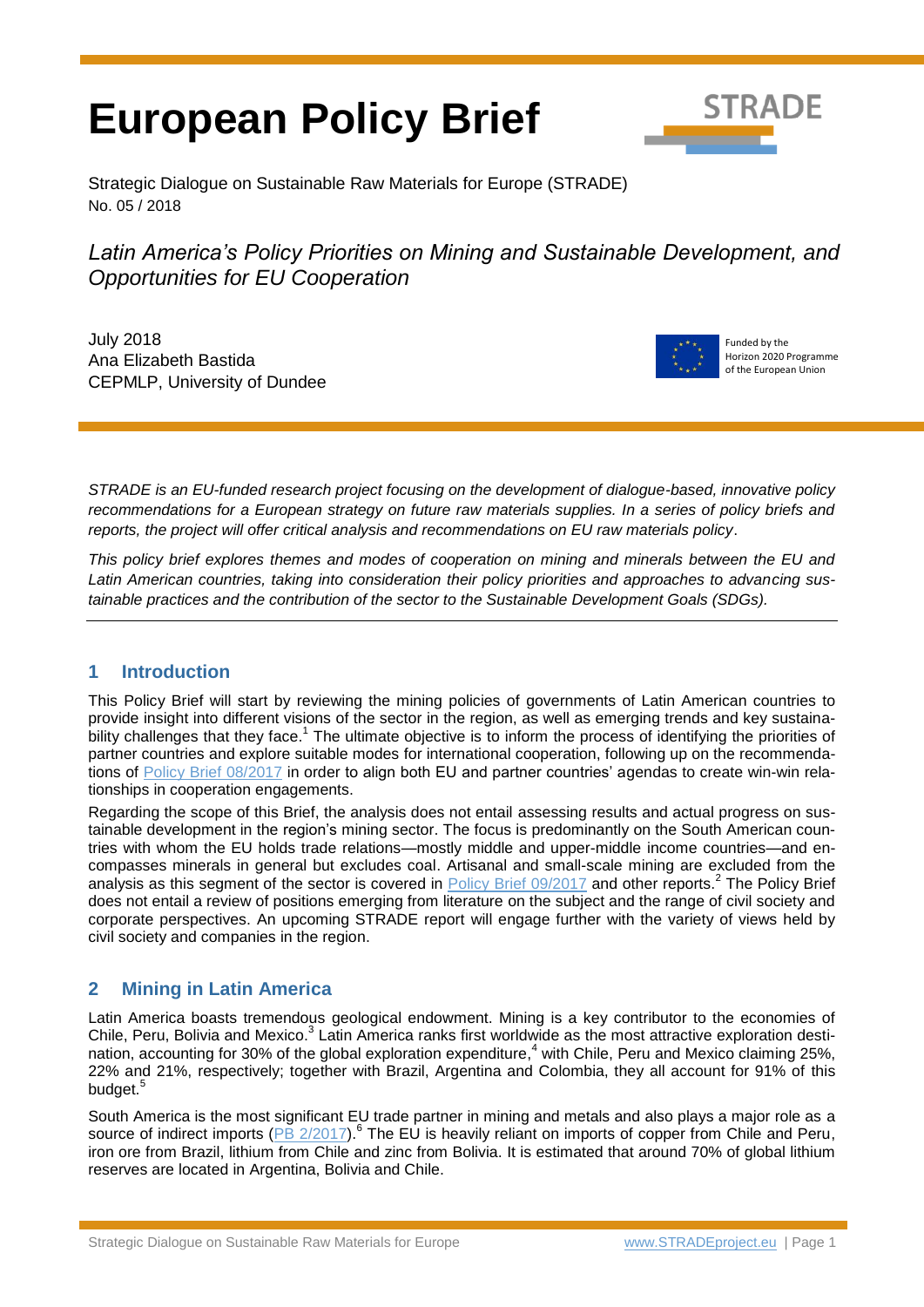Trading patterns have changed with radical shifts in the world economy and in the patterns of mineral demand. China is rapidly becoming the main export destination for South American minerals and metals. As an example, 47% of the Chilean copper production and 27% of its gold production are traded with China.

# **3 Mining and Development in Latin America: Periods and Context**

Mining and minerals are at the heart of the economic history of the region and have long been driven by global patterns of investment and trade. The extraction of mineral wealth was a key economic driver for the Spanish Viceroyalties in the Americas throughout the colonial period that lasted more than three hundred years—until the declaration of independence of most countries between the years 1810 and 1825. Mining also had an important role in the formation of the incipient national economies of Chile and Peru, amongst other Latin American countries, in the context of the liberal and export-oriented policies adopted by the end of the nineteenth century. Much later, by the middle of the twentieth century, the assertive involvement of Latin American countries in the development of the principle of Permanent Sovereignty over Natural Resources within United Nations was prompted by the perception of inequality in the existing arrangements within the resource industries and a desire for a more meaningful share in the decisions and benefits of development.<sup>7</sup>

In the 1990s, Latin America embarked on sweeping investments and trade liberalisation, as well as privatisation reforms, emerging as the preferred destination for global exploration. Starting with Chile in the early 1980s and followed by Peru, Mexico, Brazil, Argentina, Bolivia and a few other countries at a later date, mining sector reforms were aimed at fostering an enabling environment for private mining development and at enhancing regional competitiveness. Countries introduced substantial reforms to their constitutions and legislation to set the basis for market economies and to open up to international investment. Constitutional change was also directed at strengthening the foundations for the rule of law and expanding the constitutional charters of rights and guarantees within a political context that was opening up to democracy after years of military governments. The right to a healthy environment and the rights of indigenous peoples were recognised (during this period, many Latin American countries ratified Convention 169 of the International Labour Organisation on Indigenous and Tribal Peoples in Independent Countries), enshrining sustainable development as the guiding principle for natural resource management. At the same time, decentralisation processes, involving the transfer of functions from the central government to subnational political units, were furthered.<sup>8</sup> These trends are consistent with, and in some cases have been driven by, intergovernmental organisations, the World Bank in particular, within the context of reform programmes for consolidating the rule of law.<sup>9</sup>

By the early 2000s, a trend was gaining visibility in the region, where growing investment drawn by a favourable legal framework during the 1990s had materialised in mines under operation that were yielding significant revenue at the national levels yet prompting acute disenchantment at the local levels due to the substantial impact of the technologies and practices being used and their poor interaction with local communities, their environments and economies. This was compounded by the absence or weakness of institutions at the local levels. Conflict became commonplace throughout the decade and the long held view that associated mining with development became increasingly questioned not only by court decisions but, also, by a growing movement of communities, local councils and civil society groups opposing mining projects. The vision emerging from this movement places emphasis on the environment as the greatest common good. Since then, a number of projects have been placed on hold across the continent, including Esquel, Famatina (and San Jorge) in Argentina; Tambogrande, Conga, Tía María, Río Blanco and Cañariaco in Peru; Crucitas in Costa Rica; El Dorado in El Salvador and Loma Miranda in the Dominican Republic. Projects that are in a stalemate have triggered a number of arbitration claims brought on by investors under international arbitration tribunals, given that under international law, a state is responsible for the conduct of all its agencies, whether they exercise legislative, executive or judicial functions. Conflict has elicited a range of reactions from both government administrations and companies, often as part and parcel of broader trends, within a context of growing environmental awareness.<sup>10</sup> These reactions range anywhere from furthering environmental regulation and requirements for operational permits to expanding the share of revenue accrued at the sub-national levels and setting up corporate strategies to obtain the so-called 'social licence to operate'.

Since the mid-2000s, the region experienced an economic boom due to an unprecedented demand for raw materials from China and other newly industrialising countries. A group of countries pursued heterodox policies, with a larger role in the economy assigned to the State. In some cases, and particularly in Bolivia and Ecuador, changes have gone beyond the economic sphere and encompassed profound constitutional changes to align their structures and the State's functions with 'living well'/'good living' ('*vivir bien*' / '*buen*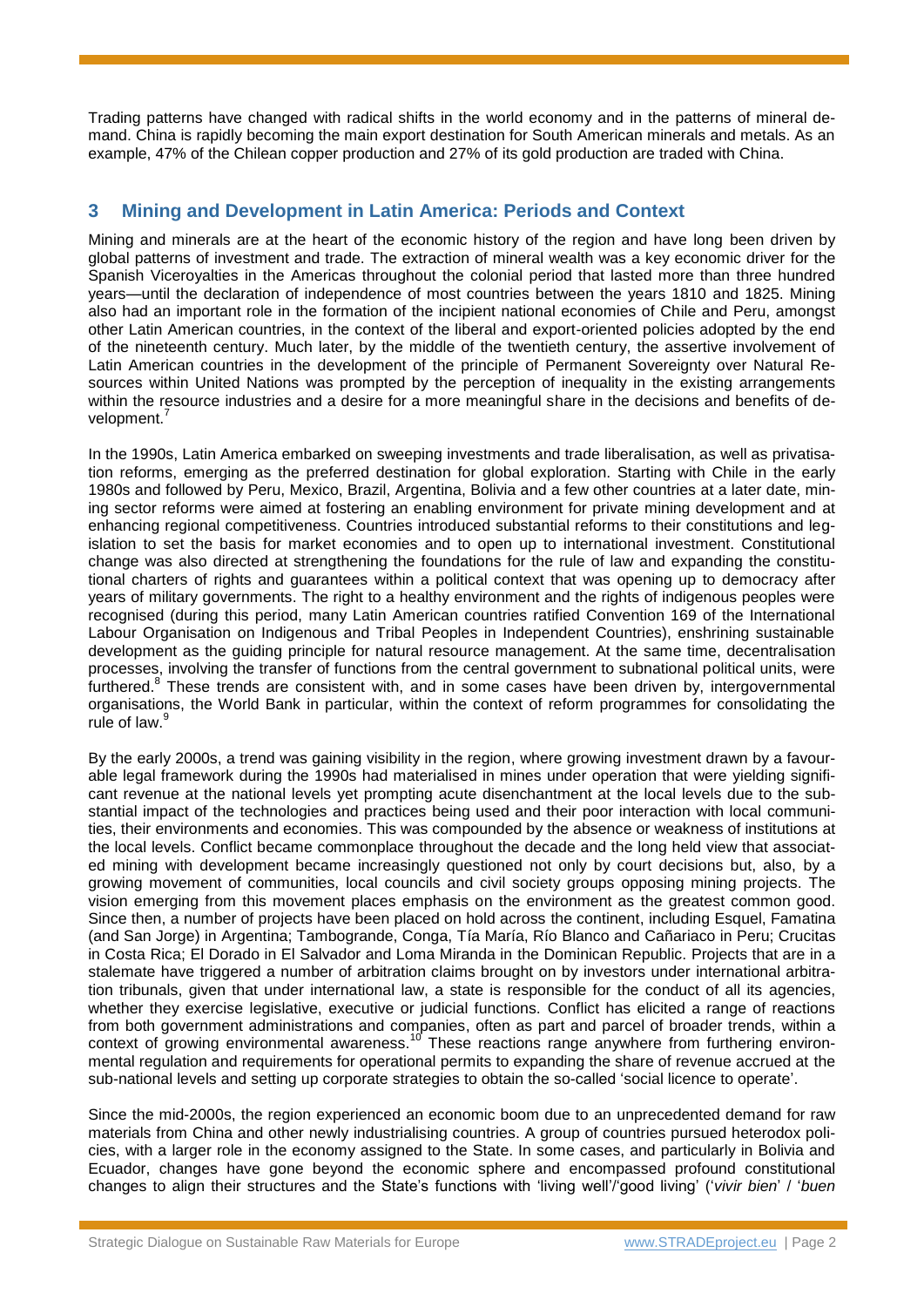*vivir*'), a concept rooted in the pluricultural identity of each of these nations, drawing a close connection between man and nature.<sup>11</sup>

At the time of writing, most countries in Latin America are open to foreign investment and hold pragmatic views on the participation of the State in the economy. The debate about the potential transformative role that mining could play if linkages to other productive sectors were strengthened is starting to take hold at varying degrees in different countries.<sup>12</sup> In broader terms, the region faces key challenges to realise the SDGs amidst external and fiscal imbalances, vulnerability to climate change, corruption, crime and violence, the rise of automation and its impact on the workforce and, overall, the existence of weak institutions in charge of managing public and common goods.

Broadly speaking, for the time being, we can draw then a distinction between three visions of mining, in the context of sustainable development, that have emerged over the last decades in the region.

# **4 Three Visions of Mining and Development in Latin America**

## *4.1 Enhancing Productivity and Competitiveness, and Conditions for Sustainable Development in the Mining Sector*

Mining reform over the 1990s focused on creating enabling conditions for investment, i.e., clear and predictable access to mineral rights and to land by streamlining mineral tenure regimes, strengthening security of tenure and the status of mineral rights as real property rights, and setting competitive tax regimes. Environmental regulation of the sector was part and parcel of the same rationale for establishing the rules of the game for the sector. A comprehensive view of the role of mining as catalysing sustainable development was absent from the original design of these regimes, although it was being embraced in the constitutional changes and emerging environmental regulations that were taking place concurrently.

Over time, sustainable development has become a guiding principle in most legal and mining policy frameworks in the region. Early efforts placed on enacting and strengthening environmental regulation were later expanded to enhancing public participation and local content. Approaches have been rather inchoate or fragmented (most often focusing on specific dimensions of sustainable development) and courts in some of these countries have been active in interpreting the legal framework applicable to the activity in terms of broader constitutional charters.<sup>13</sup> The following paragraphs provide a broad overview of emerging approaches and key policy priorities as identified by documents in Chile, Peru, Brazil, Colombia and Argentina. A few trends are common in all these countries, while others show different levels of uptake and maturity, in line with the extent of democratic governance, maturity of institutions, constitutional structures, and varying situations and priorities. All in all, these have to be understood within the context of wider trends towards improving transparency, access to information, open government, and anti-corruption efforts, aimed at an overall strengthening of a rule of law environment. In a few countries, these trends are partly driven by accession to OECD (Chile and Mexico) or by processes to gain access to OECD-member status (Colombia and Costa Rica have been formally invited to become members in 2013 and 2015, respectively, and are undergoing this process). Brazil holds Key Partner status in its engagement with OECD and, as Argentina and Peru, has applied for OECD membership.

#### *(i) Enhancing Productivity and Competitiveness with a View to Attracting Further Investment*

*Chile* was the first to embark on the liberalisation process in the early 1980s, while retaining a crucial role for Codelco, the state-owned company, which participates in 32% of the country's copper production, and has become the first global copper producer. The policies implemented have been widely emulated by countries willing to set in place enabling conditions for attracting investments, both within and beyond the region. The main tenets of the economic and mining model have remained the same over the years, providing an environment of stability for investments within a context of changes in government administration and, more generally, highlighting the key role of the quality of governance and institutions in turning resource wealth into broader-based development. The new government administration, which took office in March 2018, has announced the drafting of a national mineral policy for the period 2018-2050 with core emphasis on facilitating business.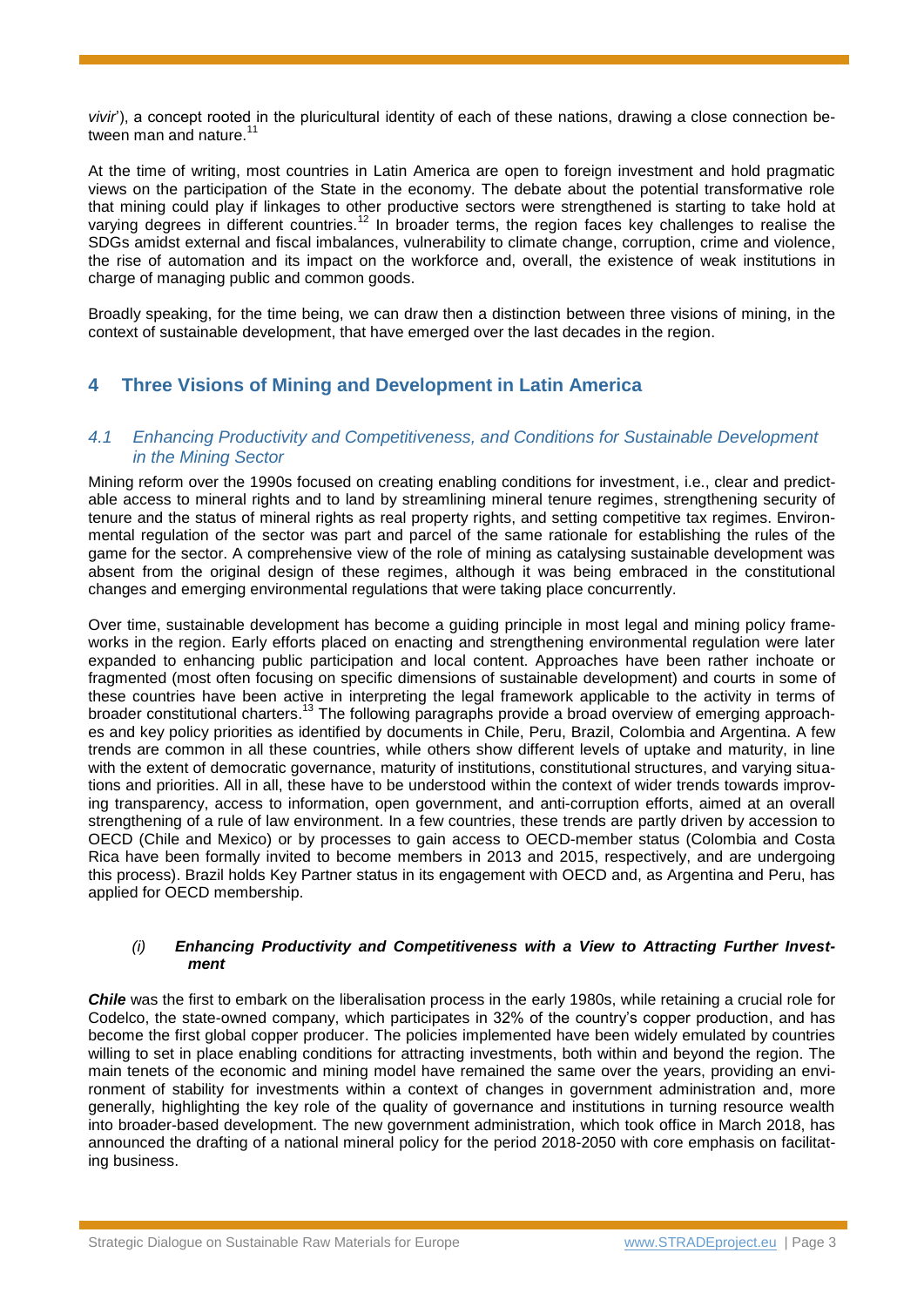In the early 1990s, *Peru* liberalised the mining sector and, more broadly, the economy; the country has remained as a major attraction for investments. Over the years, it has gone through the process of privatising its former state-owned operations. The 2016-2021 Strategic Sectoral Plan, approved in 2016 and under the aegis of the Ministry of Energy and Mines, sets four strategic actions for the sector, including the promotion of economic development by increasing competitiveness as well as the strengthening of governance and the modernisation of the sector. The main focus has been on reactivating investment, promoting exploration and the execution of advanced projects.<sup>14</sup>

In *Brazil*, the 1988 constitutional amendment to open up to foreign investment and a legal reform to the mining regime dating from 1996 boosted the mining sector, governed by the 1967 Mining Code. The current transition government administration launched the 'Brazilian Mineral Industry Revitalisation Programme' on 25 July 2017.<sup>15</sup> It aims at setting enabling conditions for investment, providing greater legal stability and enhancing transparency in mineral resource management.<sup>16</sup> A key component of the Revitalisation Programme has been the reform of the Mining Code, including changes for enabling the use of mineral rights as collateral to raise financing, as well as the amendment of relevant legislation dealing with financial compensation for mineral exploration and royalties (Law 13,540/December 2017) and the modernisation of Mining Code Regulations (Decree 9406/June 18). Reforms have also materialised in the creation of the new National Agency of Mining (ANM) (set up by Law 13,575/December 2017)—the core implementing agency together with the Ministry of Mines and Energy, Secretariat of Geology, Mining and Mineral Transformation. The new agency is expected to act with greater independence from the regulatory body, backed by technical staff and endowed with a more balanced, democratic, transparent and legitimate decision-making process and a clearer legal framework, with outcomes on reduced judicialisation.

**Colombia** embarked on its promotional efforts somewhat later, steering a range of policy, regulatory and institutional reforms to support the mining sector, e.g., the establishment of the National Mining Agency (ANM) and the 2010-2014 and 2014-2018 National Development Plans. These actions succeeded in attracting investment until around 2013. **Argentina** introduced changes to its legal and fiscal frameworks for the sector in the early 1990s, which turned the country into an attractive investment destination. Notwithstanding the overall reforms of the ensuing decade and a number of protectionist measures applicable to the sector, the core tenets of the mining regime remained unchanged and have now been superseded under the new government administration.

## *(ii) Improving Geological and Geo-Environmental Knowledge*

All countries are placing efforts in expanding geological and geo-environmental knowledge, with the role of traditional geological surveys expanding and supporting the role of promoting transparency (see iii).

## *(iii) Improving Commitments to Resource Transparency*

At varying degrees, countries in the region are taking steps to enhance transparency in environmental governance and tax revenue and distribution. A recent report by the Open Government Partnership (OGP)—of which all countries analysed under this section are members—noted that joining the Extractive Industries Transparency Initiative (EITI) is the most frequent commitment countries make to improve transparency of revenue and related information around the 'value chain' as described under this standard.<sup>17</sup> Peru is an early compliant with the EITI whereas Guatemala and Trinidad and Tobago joined in 2011, Colombia in 2014, the Dominican Republic in 2016, Mexico, Guyana and Suriname in 2017. In the past few months, the governments of Argentina and Ecuador have announced their commitment to apply for EITI membership. A common request of civil society in the region has been the inclusion of environmental information in the relevant reports. OGP has highlighted the initiative undertaken by the Colombian government to monitor, track, control and evaluate the royalties regime.<sup>18</sup>

Actions to enhance transparency are starting to encompass a broad range of actions. In Argentina, the new Mining Information Centre within the national geological survey has been set up to systematise and organise all information related to the sector and its projects and to promote transparency (pursuant to the new Mining Covenant). In Brazil, the recently enacted (and not yet effective) Mining Code Regulations envisages that mining deposits will be defined based on a classification of mineral resources and reserves to be adopted by the agency pursuant to internationally acceptable reporting standards. In Colombia, the ANM, with the support of CRIRSCO, is also working on a project to disclose the outcome of exploration, assessment and classification of mineral resources and reserves.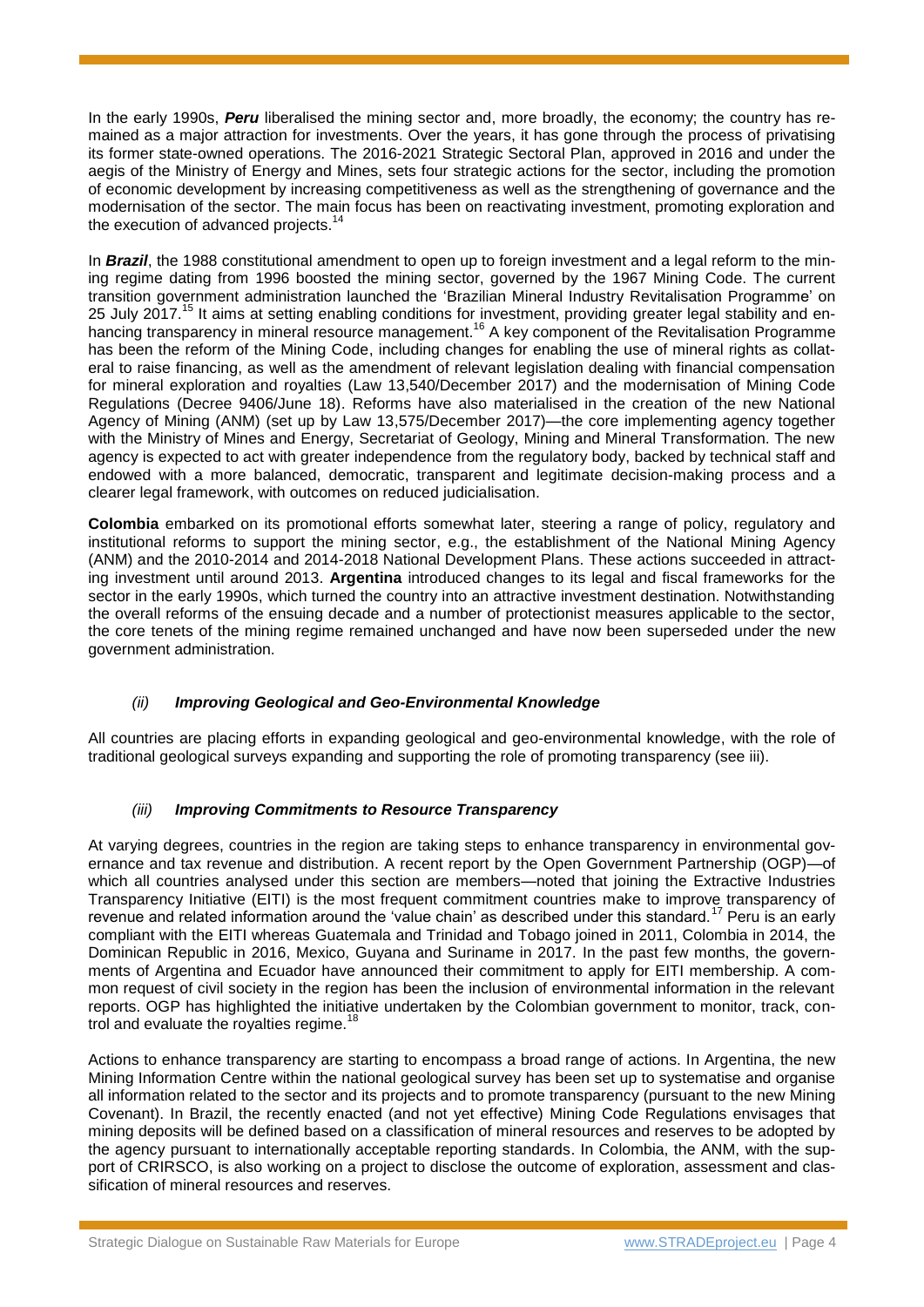# *(iv) Strengthening Environmental Governance (with Varying Emphasis)*

Most countries in the region adopted environmental regulations in the early 1990s. Whereas Chile adopted a general framework environmental law, Peru and Argentina implemented a sectoral approach to their regulations and their administrative enforcement, with a unit within the mining agency in charge of enforcing environmental regulations. In Peru, the early 'sectoral' system of environmental regulation was replaced with a centralised environmental authority and a separate environmental enforcement authority ('OEFA') was also established. Peru drafted mine closure regulations in the early 2000s, followed by Chile. In Argentina, mine closure and waste regulations are currently being drafted. Recent reforms in Brazil establish the obligation of miners to rehabilitate degraded areas, comply with National Security Policy Dams, implement a mine closure plan and incentivise the re-use of tailings. In Chile, the new government administration has announced the establishment of a sustainable development unit aimed at modernising institutions, supporting projects throughout their life-cycle and facilitating business.

Enhancing environmental governance is a priority in policy documents, although progress has been slow due in part to difficulties experienced by mining and environmental authorities in agreeing on common goals and pathways (see below vii). There have also been setbacks, such as temporary restrictions on the enforcement powers of OEFA in Peru in 2014, which were later repealed.

Over time, and at varying degrees, environmental governance for the sector has become more and more complex, most often as a result of implementing and strengthening public participation and environmental impact assessment systems. The regimes applicable to the sector are usually very fragmented and atomised, and in need of further coherence. A recent milestone in the region has been the adoption on 4 March 2018 of the Regional Agreement on Access to Information, Public Participation and Justice in Environmental Matters in Latin America and the Caribbean. It will be open for signature on 27 September 2018.

# (v) *Enhancing Local Benefits*

In Peru, the government responded to extensive local conflict and concerns on impacts originated by mining by distributing significant amounts of tax revenue to regional and local governments.<sup>19</sup> The Strategic Sectoral Plan 2016-2021, under the Ministry of Energy and Mines sets four objectives, centring on reducing the environmental impact of operations and contributing to human development and harmonious relationships of stakeholders in the sector. As to social affairs, the government has most recently established the so-called *'Social Advancement Fund'* that aims at financing programs, projects and initiatives steered towards narrowing down social gaps and catalysing development in areas where extractive activities are carried out.<sup>20</sup> There seems to be increased recognition on the need to improve the capabilities of sub-national government authorities to manage revenue allocated through royalties and 'cánones'.

In Colombia, even though a portion of royalties is distributed at departmental and municipal levels, other accrues are allocated to a central government system managed by a tripartite commission that decides on their re-investment for science and technology, pension savings, stabilisation, as well as for infrastructure projects in producing regions. In Argentina, the New Federal Mining Covenant entered into between representatives of the national State and the provinces on 13 June 2017 (pending approval by the National Congress and by provincial parliaments) acknowledges the 'maximisation of benefits to local communities' among its key priorities. Some provinces have taken measures to improve local benefits, such as the establishment of trust funds for local infrastructure in the province of San Juan. One of the main changes recently introduced in Brazil relates to a re-distribution of revenue among federative entities.<sup>21</sup>

## *(vi) Steps towards Building Linkages*

Countries have started to make efforts to build linkages between mining and other economic activities and infrastructure. Chile started first by supporting clusters in the rich Northern Antofagasta region and, most recently, by promoting the METS sector. In March 2016, the *Alta Ley* programme in Chile released the report 'From Copper to Innovation – Technological Roadmap 2015-2025', which establishes a range of initiatives financed by public and private funds to spur productivity, competitiveness and innovation in the industry and its suppliers (including tailings).<sup>22</sup> Further integration of production chains is considered as a policy objective.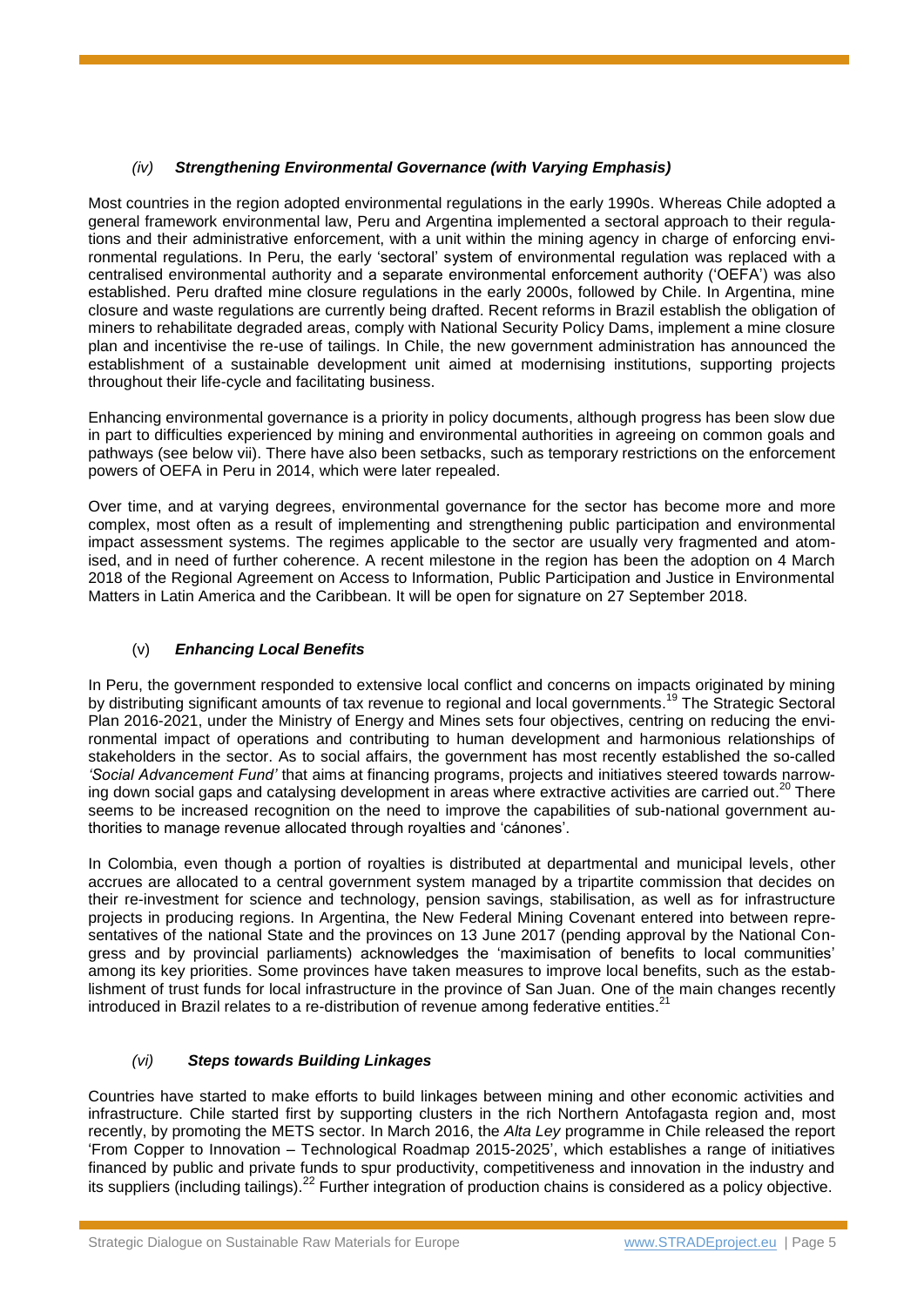In Argentina, some provinces have encouraged local content. The New Federal Mining Covenant establishes the promotion of local content and small and medium enterprises, as well as linkages with, on the one hand, other sectors of the economy and through shared use of infrastructure and, on the other, with science, technology and innovation, as policy objectives. The question of building downstream linkages has been absent in the policy agendas of these countries. In Argentina, the province of Jujuy is taking steps to participate in the lithium value chain and in Chile, this has been mentioned in recent policy documents (see Box 2).

# *4.2 Mining as a Strategic Sector for Industrialisation*

Both Bolivia and Ecuador evolved along a path similar to Peru's in the 1990s by adopting legal and institutional frameworks to promote and protect foreign investment. In the 2000s, both countries turned radically towards heterodox approaches that have been considered alternative forms of development.<sup>23</sup> The constitution of Bolivia adopts a plural economic model (state, community, private), where the state must redistribute economic surplus in social policies and re-investment in productive economic development. Natural resources play a pre-eminent role in the State's economic organisation and in the model for a plural economy. The State is a productive actor and must also exercise strategic control over the production and industrialisation chains of these resources. In terms of mining and metallurgy, the constitution delves into the regime of ownership and the granting of mineral rights throughout the entire productive chain and, also, into the use of mining contracts that must fulfil a social and economic function. The Bolivian Constitution establishes precedence of national over foreign investment, which is subject to Bolivian jurisdiction, laws and authorities. In 2007, Bolivia withdrew from the International Centre for the Settlement of Investment Disputes (ICSID), of which it had been a member as of 1991. The government administration has nationalised around twenty companies, including the tin mine Huanuni, the zinc-tin mine Colquiri, the Vinto and Vinto-Antimonio smelters, as well as hydrocarbons and power grid companies, and has renegotiated existing contracts.

Following up on the constitutional mandate of industrialising resources, the Bolivian government has entered into a contract with the Chinese steel undertaking Sinosteel Equipment for the construction of a plant to produce rolled-steel from iron ore mined in El Mutún deposit. It has also sought to invest in boosting capabilities to participate in the industrialisation chain of lithium (see Box 2 below).

The powers of the State in terms of natural resource management are qualified by the duty of the State to conserve, protect and use natural resources and biodiversity in a sustainable manner pursuant to constitutional clauses, the Mining Code and the Framework Law of Mother Earth and Holistic Development for Living Well. $^{24}$ 

# *4.3 Banning Mining (or Certain Processes or Methods) to Protect the Environment*

A growing vision in the region among groups in civil society and local government administrations expressed in judicial decisions—advocates for restricting, or outright banning, certain processes or methods used in mining today, or the mining activity altogether, in pursuit of protecting ecosystems. Two countries in Central America have banned metallic mining from their territories. On 9 November 2010, Costa Rica passed a reform to the Mining Code that banned open-pit metallic mining, with the exception of artisanal operations. This was preceded by a moratorium on exploration dating back to 2002, allegedly decided due to the low taxes that would accrue from exploitation, little State capacity to monitor compliance with concession conditions, and perceived scarce experience by companies to manage mines in highly humid tropical ecosystems. The Crucitas project held by Infinito Gold, a Canadian company, long the subject of community opposition and judicial decisions denying authorisations and, later, an ICSID claim, was finally put on hold by July 2015, when the company ceased operations and requested temporary suspension of the arbitration case. Costa Rica is pursuing a model of development based on ecological tourism, agriculture and equipment and services exports.

El Salvador enacted a law banning metallic mining (both open-pit and underground) and the use of toxic chemicals in metallic mining processes in March 2017. This followed a moratorium on the granting of new concessions dating back to 2009 and a long process regarding a gold project that had been stalled by community opposition. An international arbitration case against the country regarding this project (Pacific Rim v El Salvador) ensued; the case was finally rejected. Unlike Costa Rica, El Salvador's ban covered artisanal mining; it granted a two-year period to reconvert into other productive activities. El Salvador's decision was informed by the Strategic Environmental Assessment process required by the Ministry of Economy (report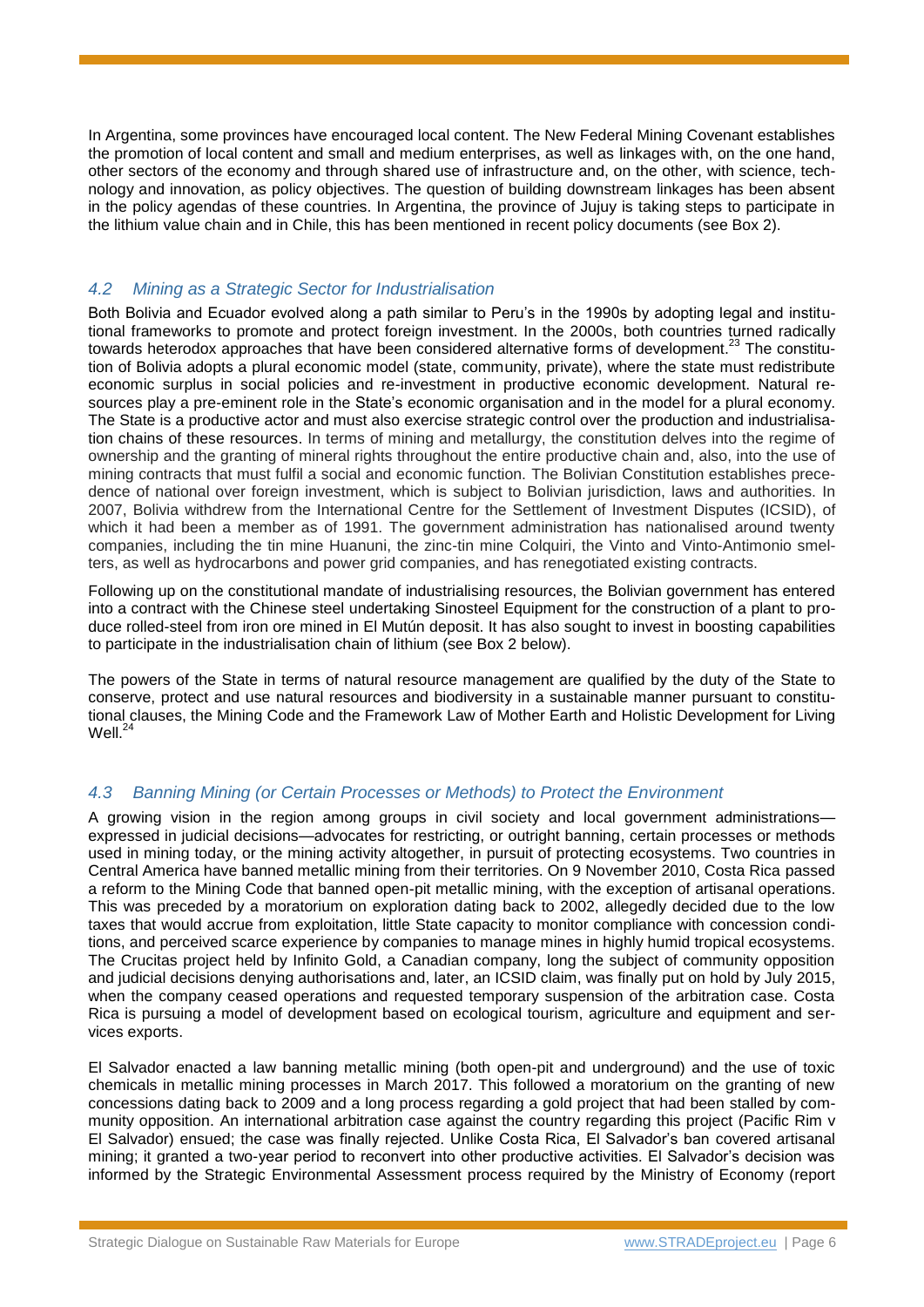finalised in 2011). Currently in Argentina, seven provinces out of twenty-three ban open pit mining and/or the use of different types of chemical substances often used in mining-related processes from their territories.

# *4.4 A 'Fourth Vision'? Experimenting with Multi-Stakeholder Approaches for Setting Policy Agendas and Anchoring Mining in Land-Use Planning*

Ongoing conflict with communities and local councils across the continent place the spotlight on the difficulties for open inter-cultural dialogue and inter-institutional coordination to happen. Even more fundamentally, conflict has been spurred by poor planning and fragmented decision-making processes embedded in incoherent mining regimes and environmental governance.<sup>25</sup>

Multi-stakeholder approaches for policy design and territorial planning are slowly starting to emerge in countries that had long focused their attention on investment attraction, as highlighted in Box 1. These nations are also beginning to pay closer attention to linking up with other sectors of the economy and value addition in the region.

#### **Box 1 - Emerging Multi-Stakeholder Approaches for Policy Design and Territorial Planning**

In Chile, the Commission for Mining and Development, a multi-stakeholder group set up within the National Innovation and Competitiveness Council, issued in 2014 the report 'Mining: A Platform for the Future in Chile', which sets the Strategic Agenda for the sector towards 2035. The report draws a vision for the development of a 'virtuous, inclusive and sustainable' sector, which aims at placing mining at the core of developmental efforts.<sup>26</sup> The report recommends the establishment of a public-private council to steer and implement the strategic agenda it put forward. This recommendation has been crystallised in the creation of '*Ali*anza Valor Minero' (Value Mining Alliance),<sup>27</sup> as well as in a number of ensuing programmes such as the '*Programa Nacional de Minería Alta Ley'*.<sup>28</sup> Alianza Valor Minero launched the *Institucionalidad de Diálogo Territorial* (Institutions for Territorial Dialogue) programme that seeks to establish the basic institutions required to foster permanent dialogue between communities, companies and the State around large investment projects through shared value agreements. The intent is that investment may serve as a platform for the development of territories and their populations.<sup>29</sup> *Alianza Valor Minero*, together with the Regional Metropolitan Government and the Mining Ministry, have also entered into a public-private collaboration agreement to initiate a participative process for implementing a Sustainability Strategic Analysis of the territory regarding the insertion of mining in the region.<sup>30</sup> In the same vein, the National Lithium Commission has generated research that seeks to feed processes for evidence-based decisions about mining—anchoring projects on information about ecosystems and community needs (see Box 2).

In Colombia, in February 2014, the Mining and Energy Planning Unit under the Ministry of Mining and Energy, along with the College of Mines (National University of Colombia, Medellín campus), released the report 'Mining Scenarios for Colombia 2032', which identified a set of long-term strategies for the mining sector based on scenario planning.<sup>31</sup> The report has informed the preparation of the ambitious 'National Development Plan 2018-2025' (crucial in the post-conflict context Colombia is going through), which envisages mining development to be anchored in territorial planning and multi-stakeholder dialogues. The report, which is currently open to comments, includes recommendations on, e.g., providing innovative tools in terms of full disclosure and transparency of information (including impacts and risks), expanding work on environmental baselines and creating mechanisms to value reserves that can serve as a guarantee for accessing financing.<sup>32</sup> There are processes, such as the Mining Dialogue Group (*Grupo de Diálogo sobre Minería en Colombia*), that have brought together important stakeholders to develop a shared vision of mining in Colombia.

In Peru, a few initiatives are calling for adopting integrated approaches to managing the sector. The report 'Towards a Vision for Mining in Peru in 2030' was developed in 2016 under the leadership of a Driving Group comprising senior personnel from international mining companies operating in Peru and representatives of the National Dialogue and Sustainability Office of the Presidency of the Council of Ministers (ONDS-PCM), with technical support from the United Nations Development Programme (UNDP). The Vision emphasises the need to adopt actions to enhance the economic contribution of mining and to ensure alignment with the SDGs and territorial development priorities. The Peruvian Mining Engineers Institute, in collaboration with Gerens (a postgraduate school), have prepared a study recommending the development of a coherent vision of the mining sector as well as inter- and cross-sectoral policies at all levels to ensure competitiveness and sustainability.<sup>33</sup>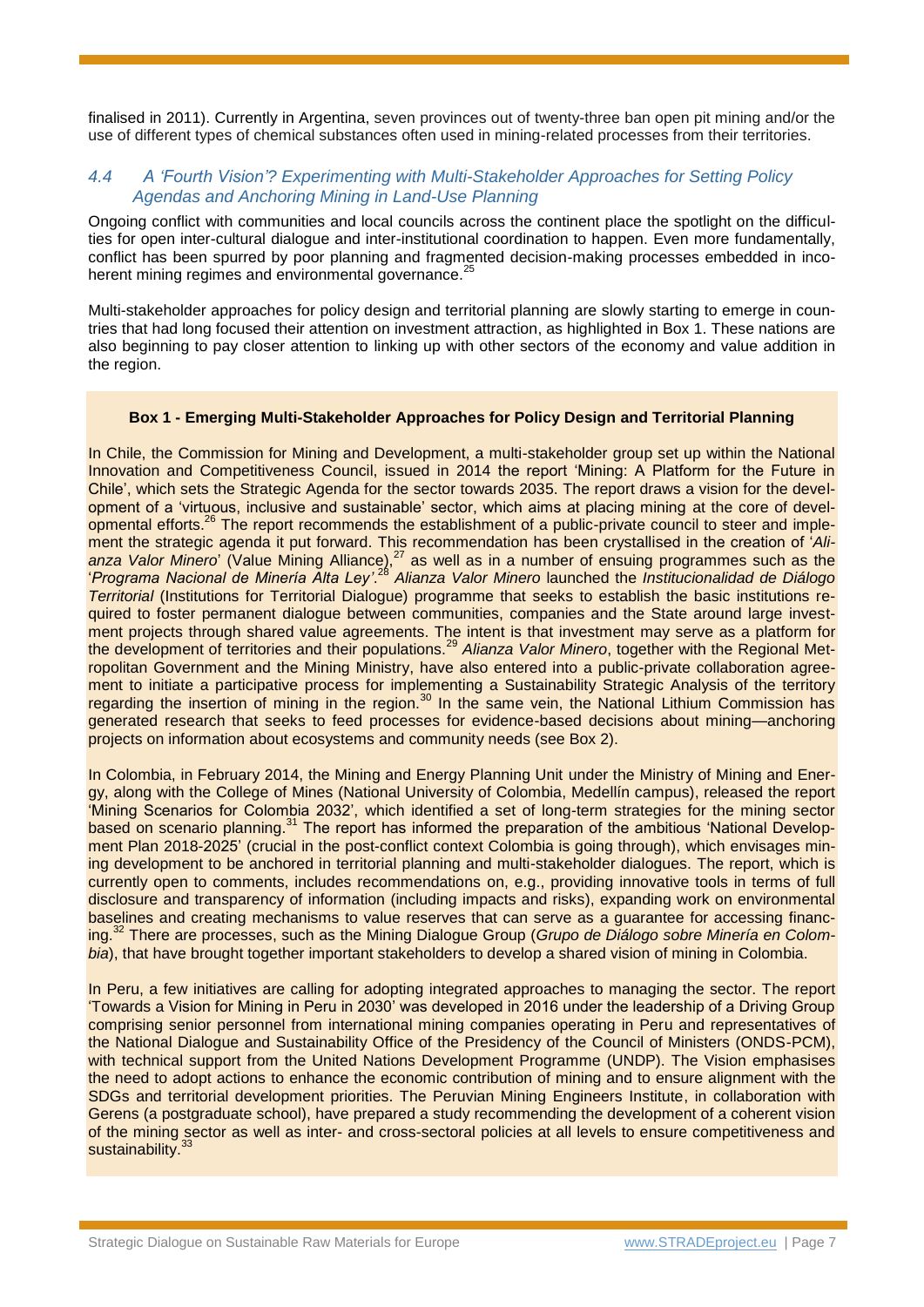**Chile is also pioneering a programme aimed at enhancing the transparency, traceability and sustainability of the copper supply chain**. Under the umbrella of the 'Responsible, Sustainable and Traceable Copper' pilot programme, Codelco, the State-owned company, has begun to study the life-cycle of cathodes produced in one of the company's divisions, which implies calculating both carbon and water footprints. The objective is to work towards progressive certification of copper exports according to a range of categories including emissions, water, land use and community impact, occupational safety, human rights, gender equality, transparency and traceability of funds.<sup>35</sup> To this end, Codelco has signed agreements with three clients: Mitsui from Japan (a copper trader), Nexans from France (a wire producer) and BMW from Germany. The ultimate objective is to work towards 'de-commoditised' copper markets with premium prices according to certified categories that take into account the use of renewable energy, sea water, new technologies and gender diversity.<sup>36</sup>

The variety of visions reviewed in this section is represented in the range of policy approaches to lithium regulation in Argentina, Bolivia and Chile (see Box 2).

#### **Box 2. Lithium Regimes Policy Approaches in Argentina, Bolivia and Chile**

#### **Argentina**

As a general rule, lithium in Argentina is subject to the concession regime established under the Mining Code, whereby mineral rights are granted following an objective, non-discretionary criteria on a first come, first served basis. Downstream user companies are investing in lithium projects. At present, both the American FMC in Salar del Hombre Muerto and the Japanese Toyota (in partnership with Orocobre and JEMSE) in Sales de Jujuy are operating, while other investors include the Korean steelmaker POSCO and the Canadian Lithium Americas in a joint venture with Chilean SQM.

The province of Jujuy, home to large reserves of lithium, establishes guidelines on mining promotion and towards industrialisation and added-value policies in its provincial constitution. In 2011, the province established *Jujuy Energía y Minería Sociedad del Estado* (JEMSE), a provincial State-owned company. Unlike other provinces, the provincial government has promoted participation and initiatives to advance in the lithium value chain. Jujuy National University entered into a partnership with Y-TEC, a technology company owned by YPF (the national oil company) and CONICET (the National Research Council) to install the first lithium-ion cell factory in the country. Jujuy Litio SA, owned by JEMSE and the Italian FIB (Seri Group), was founded in December 2017 to install an assembly plant and then produce lithium-ion cells for public transportation.

#### **Bolivia**

The 2009 constitution mandates adding value and industrialising minerals. To implement the constitutional mandate, the government has invested in four pilot plants to produce lithium carbonate and assembly batteries in Potosi. The first steps towards industrialising lithium in Salar de Uyuni had been taken slightly earlier, through the establishment of the National Agency of Evaporitic Resources (*Gerencia Nacional de Recursos Evaporíticos*) within the State-owned company *Corporación Minera de Bolivia* (Comibol). This agency was replaced in 2017 by *Yacimientos de Litio Bolivianos* (YLB). To start-up production at an industrial scale, the government commissioned the design of an industrial plant for potassium chlorate to the China Camc Engineering Co Ltd and, for lithium carbonate, to the German firm K-utec AG Salt Technologies, both in 2015.

## **Chile**

Lithium is considered a strategic mineral reserved to the State. There are two chemical companies operating in the rich Salar de Atacama, the Chilean SQM and the American Albermarle. Codelco has established a subsidiary, Salar de Maricunga S.p.A., which entered into a Special Contract for Lithium Operation (*Contrato Especial de Operación del Litio*, CEOL) with the Ministry of Mines to develop Salar de Maricunga. Both the participation of Codelco in Salares de Maricunga or Pedernales, where it holds rights, and the call for the creation of a new State-owned company, were some of the recommendations of the high-level National Lithium Commission established in 2014 and convened by the Ministry of Mines with the purpose of recommending public policy pathways for lithium development. The Commission released the report 'Lithium Policy and the Governance of Salt Flats' in 2015. It is noteworthy that the report underlined that Andean and pre-Andean salt flats where lithium lies are natural dynamic ecosystems of great fragility and their development requires specific methodologies consistent with their nature. The report encourages support to public-private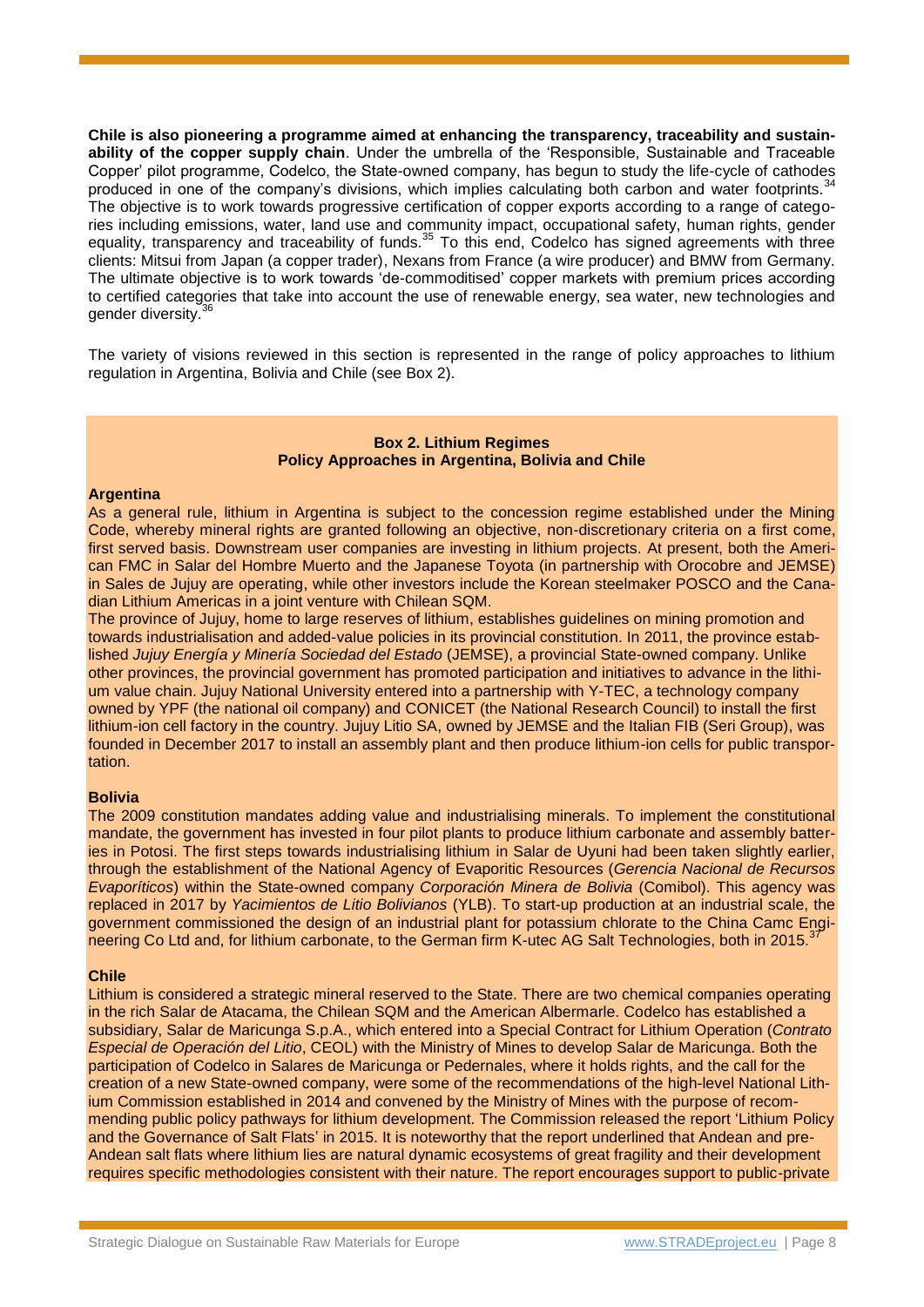partnerships (including, eg., partnering up with Codelco and/or CORFO) that promote added value as well as to a paradigmatic change in the relationship between communities and projects along a 'shared value' approach. It also promotes clusters, innovation and technological development in all phases of the value chain, including the manufacture of lithium products, and calls for a revision of the legal framework to expand the operation contracts used for petroleum to lithium.

# **5 International and Regional Cooperation on Mining and Minerals in Latin America**

# *5.1 Core Regional Mechanisms for Cooperation and Dialogue. Regional Mining Initiatives*

The Community of Latin American and Caribbean States (CELAC), launched in 2010, is a regional mechanism for political dialogue and cooperation involving the 33 countries of Latin America and the Caribbean (LAC). It has merged the Rio Group, a political consultation forum, and CALC (*Cumbres América Latina y Caribe*) into internal LAC Summits. The table in Annex I summarises some prominent subregional integration and cooperation schemes (which are embedded in varying visions of development models).

There is no regional initiative analogous to the Africa Mining Vision. The United Nations Economic Commission for Latin America and the Caribbean (ECLAC) called upon countries to develop a common vision towards natural resources and infrastructure governance across the continent as a key recommendation of the 2014 document 'Equality Covenants: Towards a Sustainable Future'.<sup>38</sup> In May 2016, ECLAC published the report 'Towards a New Governance of Natural Resources in Latin America and the Caribbean'.<sup>39</sup> There has not been any further news on this initiative as of a meeting held in late 2016. The Annual Conference of Mining Ministries of the Americas (CAMMA), established and very active during the 1990s, has recently been relaunched. A civil society-led dialogue group (the Latin American Dialogue Group on Mining) was established in early 2010<sup>40</sup> and, in addition, there is an active network of civil society organisations in the region, the Latin American Network on Extractive Industries (*Red Latinoamericana sobre las Industrias Extractivas*).

## *5.2 Latin America and International Cooperation on Mining and Minerals*

International cooperation on mining and minerals in the region has evolved over time. In the 1970s, developed economies instituted programmes to ensure security of supply of mineral raw materials. In Latin America, direct financial and technical assistance consisted mostly of bilateral support from official aid agencies and the geological and mining services of the US, Canada and what was known at the time as Western Europe to conduct geological surveys, exploration activities and, occasionally, feasibility studies. Various international agencies (UNDP, UN Division of Natural Resources and Energy, UNRF, the World Bank Group, the IADB) had a significant impact when focusing on specific countries and projects, although the overall scope was estimated as rather modest vis-a-vis the needs of the sector.<sup>41</sup> In the 1990s, international cooperation through the World Bank resulted in well-known sweeping reforms of the legal and institutional structures for the sector.

Australia and Canada have significant cooperation initiatives with Latin American countries.<sup>42</sup> A wider initiative of note in the case of Australia is the work of the Commonwealth Scientific and Industrial Research Organisation (CSIRO), the Australian national science agency, which established the CSIRO Chile International Centre of Excellence in Mining and Minerals Processing, together with local universities and business partners with the aim of creating innovative solutions to specific problems and challenges of the industry. This is consistent with the internationalisation strategy of the Australian METS sector. Investing in human capital, technology transfer and innovation have been identified as key challenges for driving joint programmes. Canada is collaborating in a range of programmes through the Canadian International Resources and Development Institute (CIRDI),<sup>43</sup> e.g., with Argentina by supporting knowledge sharing to develop a mine closure regime. Canada is also funding the Secretariat of the Intergovernmental Forum on Mining, Minerals, Metals and Sustainable Development (IGF) of which most Latin American countries are members.

In more recent years, the focus of cooperation projects on technical assistance has been to support implementing EITI, streamlining information and improving cadastres (World Bank, Inter-American Development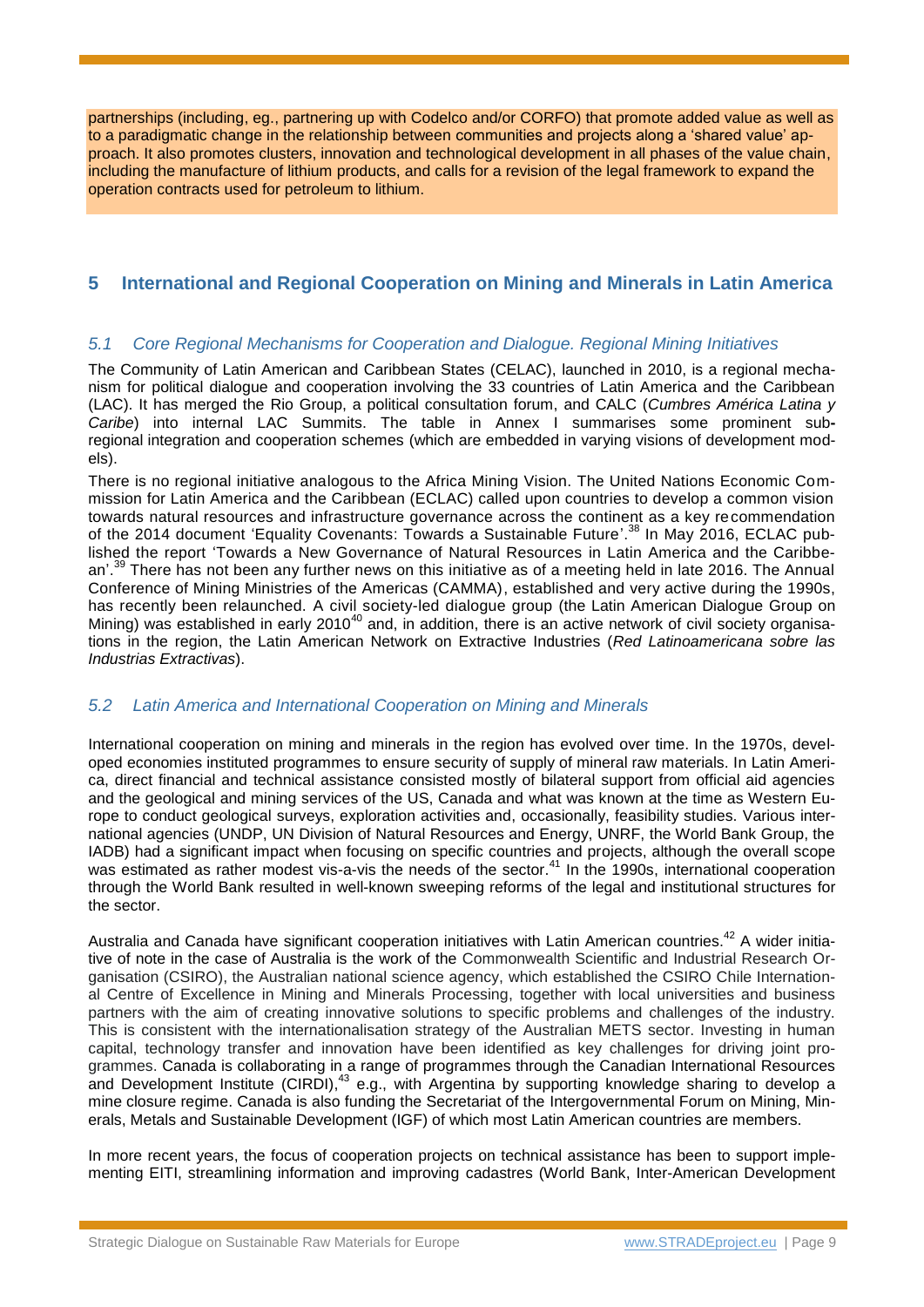Bank), as well as improving operational practices with the uptake of international best practice standards. Previous Policy Briefs have detailed engagements with the EU and EU member States.<sup>44</sup>

China has emerged as a key trade, investment and cooperation partner.<sup>45</sup> The latest meeting of the Community of Latin American and Caribbean States (CELAC) with China, which brought together the Ministries of Foreign Affairs and took place in Santiago de Chile in January 2018, reaffirmed commitments for closer cooperation and mutual opportunities for further engagement around the Belt and Road Initiative. The document '*China Policy towards Latin America and the Caribbean*' (2016) envisages cooperation on energy and resources both upstream and downstream to add value to these products and expressly states that China is willing to explore with countries in the region the possibility of establishing mechanisms for the long-term supply of energy and resources and the use of local currency exchange rates to mitigate external economic and financial risks. Countries have also entered into framework agreements on economic and investment cooperation with China.

# *5.3 Cooperation between the EU and Latin America*

The EU and Latin America and the Caribbean have long held tight historical, cultural and economic relations. During the 1990s, the European Commission entered into the first comprehensive framework or association agreement with Mercosur (signed 1995), Mexico (signed 1997) and Chile (1996 and 2002).<sup>46</sup> In 1999, the two regions held the first Summit of Heads of States and Government in Rio de Janeiro, which established the Strategic Partnership between the EU and the LAC countries. After 2002, the EU negotiated new agreements with CARIFORUM (2008),<sup>47</sup> Central America (2010), and Colombia and Peru (2010), a Strategic Partnership with Brazil (2007) and with Mexico (2008). CELAC, established in 2010, is the counterpart to the EU for bi-regional relations, which are structured around biennial summits, senior officials' meetings and thematic dialogues and initiatives. Whereas the first EU-CELAC summit took place in Santiago de Chile in January 2013 and the second in Brussels on 10-11 June 2015, the third bi-regional meeting was postponed indefinitely. Specifically concerning the mining sector, a new EU-Latin America Mineral Development Network Platform (MNDP) aimed at facilitating cooperation between authorities, industry, business, academia, geological relevant and relevant entities from the EU and Latin American countries (Argentina, Brazil, Chile, Colombia, Mexico, Peru and Uruguay) across all relevant areas of the value chain was launched in April 2018.<sup>48</sup>

Cooperation at the sub-regional and country levels is very active. At the sub-regional level, there has been much discussion lately on close negotiations to create a free trade area between the EU and Mercosur. Their relations are currently framed under the Interregional Framework Cooperation Agreement between both blocks, whose objective is strengthening trade relations with a view toward preparing for an Interregional Association. The current agreement covers trade, economic matters, cooperation and other fields of mutual interest.<sup>49</sup>, <sup>50</sup>

Brazil and Argentina are considered 'graduates' in terms of status for international cooperation with the EU, but they remain eligible to participate in regional and thematic cooperation programmes. Cooperation with Argentina has addressed, among others, the modernisation of the industrial system, the development of provincial support structures for SMEs and support to the forestry sector; with Brazil, thematic programmes relate to sectors like social development and cohesion, human rights promotion, environment conservation and sustainable development.<sup>51</sup>

Peru and Colombia are both upper-middle income countries and should, in principle, graduate from bilateral cooperation, but they have both been subject to exceptions. Actions in the case of Colombia have been addressed at peacebuilding, Rule of Law, human rights, competitiveness and trade; in the case of Peru, at democratic governance and institutional capacities, social inclusion and poverty reduction.<sup>52</sup>

Chile holds stronger ties with the EU. Their political and economic relations are defined by an Association Agreement, in force since 2003. This Agreement covers the main aspects of bilateral relations: political dialogue, trade and cooperation. Chile is considered to be a key partner of the EU.<sup>53</sup> The trade relation is characterised by liberalisation of trade in goods and services, mutual access to public procurement, intellectual property, customs cooperation and trade facilitation, and agreements on sanitary and phytosanitary measures and wines and alcoholic beverages. With regard to cooperation aspects, Chile is considered a 'graduated' country for the EU and a partner to achieve the SDGs and the common 2030 Agenda. Potential areas of cooperation identified include security and defense, science and technology, research, innovation, energy, education, employment, corporate social responsibility, SMEs, regional policy, climate change and sustainable development.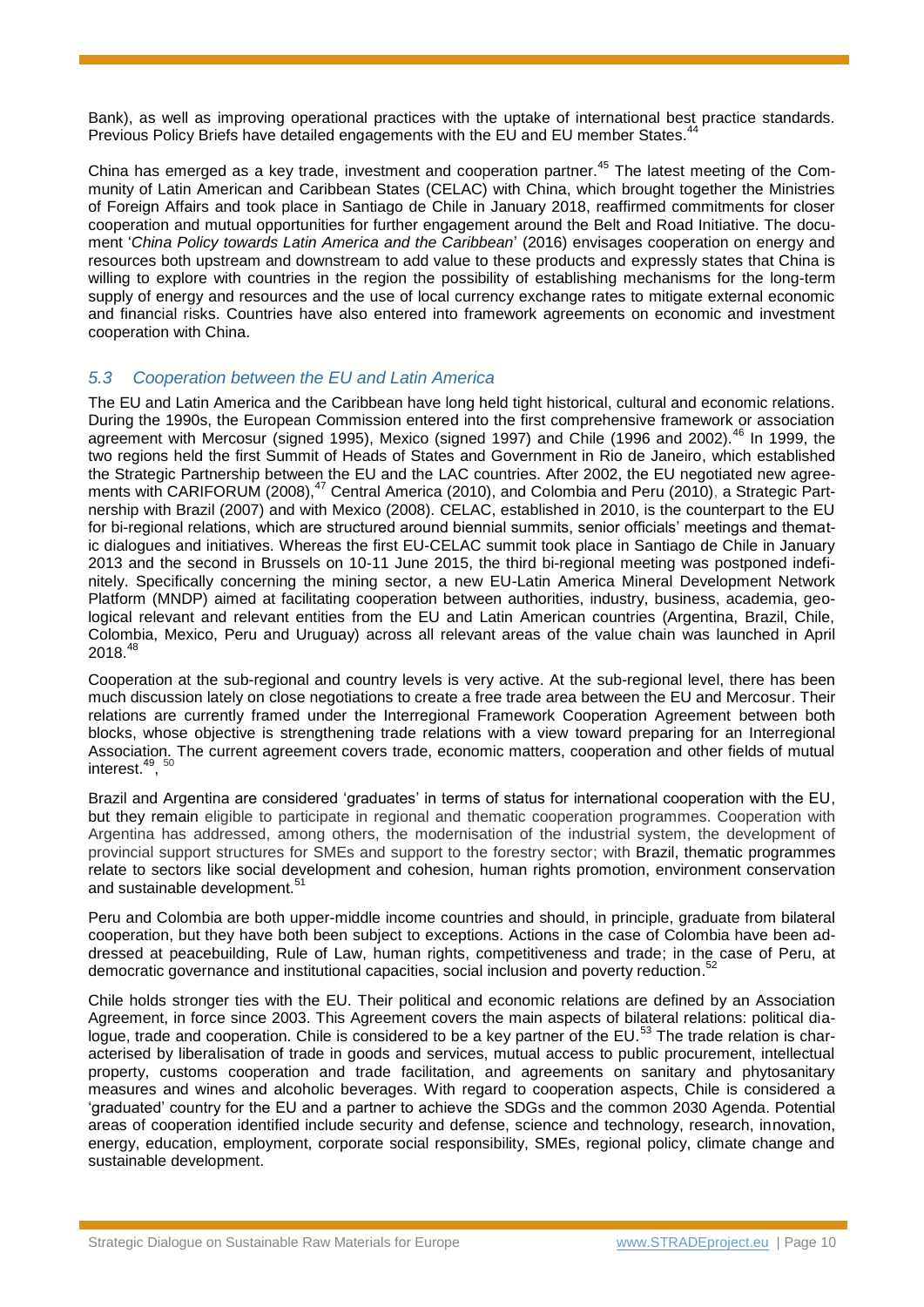The EU has started to frame cooperation relations with Chile through the new Partnership Instrument established by the EU in 2014 to advance on strategic interests and make progress towards global challenges (sharing European expertise and supporting policy dialogues) and through the Regional Facility for International Cooperation, which acts both as a recipient and a provider in international cooperation actions with other Latin American countries.

Chile has also signed up cooperation agreements with EU member countries and supported transnational private governance between firms. With Germany, it signed the Political Declaration on Cooperation in the Mining and Raw Materials Sector in 2013 and the Declaration on Intention to Set Up a Platform for Exchange and Development, which acknowledges as priority areas technological infrastructure, particularly on efficient use of water and energy, and mining production processes, including use of waste from mining. This has resulted in the establishment of the Chilean-German Forum on Mining and Raw Materials. At the subnational level, the regions of Antofagasta and the North-Rhine Westphalia entered into a cooperation agreement through the Association of Industries of Antofagasta and the Energy Agency NRW to develop solutions for the sector through supplier companies. Cooperation involving firms is illustrated by the agreement between Codelco and BMW aimed at enhancing the transparency and sustainability of the copper supply chain, identifying products that can be identified and valued by the quality of production processes that internalise sustainable practices. There is a Chilean-German Cluster for Sustainable Production of Mineral Resources under consideration.<sup>54</sup>

Chile has also entered into a Memorandum of Understanding on Cooperation for Sustainable and Innovative Mining with Sweden (2016) that aims at strengthening cooperation by implementing projects in both countries. The Chilean-Swedish Forum established in 2017 around the water-land-energy nexus for sustainable mining brings together universities for scientific cooperation.<sup>55</sup>

# **6 Potential Areas and Modes of Cooperation between the EU and Latin America**

# *6.1 Potential Areas for Cooperation*

Section 3 above identified main visions of the sector in the region, and gave a sense of a few current and emerging policy priorities. Approaches are, broadly speaking, still fragmented, albeit and focused on specific aspects of the sustainable development agenda. Alignment with the SDGs is emerging in policy documents and evidenced in the work of multi-stakeholders groups, notably in Chile and Colombia.

This section will streamline some of these priorities based on a holistic understanding of the key challenges that the region faces in crystallising the transformative role mining can play in catalysing development. Such challenges could drive areas of international cooperation with the EU. A few of these areas have been subject to traditional approaches to international cooperation that may continue simultaneously with the formation of networks and partnerships in specific aspects. Cooperation may be able to mobilise knowledge and/or financial resources in the following areas:

- (i) **Strengthening knowledge on the use of strategic assessments and land-use planning for evidence-based decisions.** An absence of land-use planning, a lack of coordination between municipal, regional and central levels of government, and overlapping and inconsistent legislation have all contributed to exacerbating conflict. Emerging policy documents and initiatives are pointing at building sustainable governance around projects, rooted on participatory approaches for natural resource management and anchored on knowledge of environmental baselines and of ecosystems.<sup>56</sup>
- (ii) **Scaling up on processes of access to information and mainstreaming FPIC.** The EU and EU members have mature systems of environmental governance, including the implementation of the Aarhus Convention, which could assist Latin American countries in the implementation of the Regional Agreement on Access to Information and its interface with legal frameworks applicable to the sector.
- (iii) **Strengthening the capacity of national, and sub-national authorities** whenever applicable, to regulate, assess and enforce obligations arising from Environmental Impact Assessments and plans to manage mining legacies and abandoned mines, expanding the use of tools such as Human Rights Impact assessments and social/community assessment as well as improving the enforcement of other signed international treaties (e.g., ILO Convention 169 and Minamata Convention) or of requirements from trade partners, such as the EU CMR. This could extend to support enforcement of mining regulations on aspects such as legality/legitimacy of mines and trade chains, particularly relevant for ASM, in some contexts.
- (iv) **Supporting further studies on geological and geo-environmental knowledge of the region**.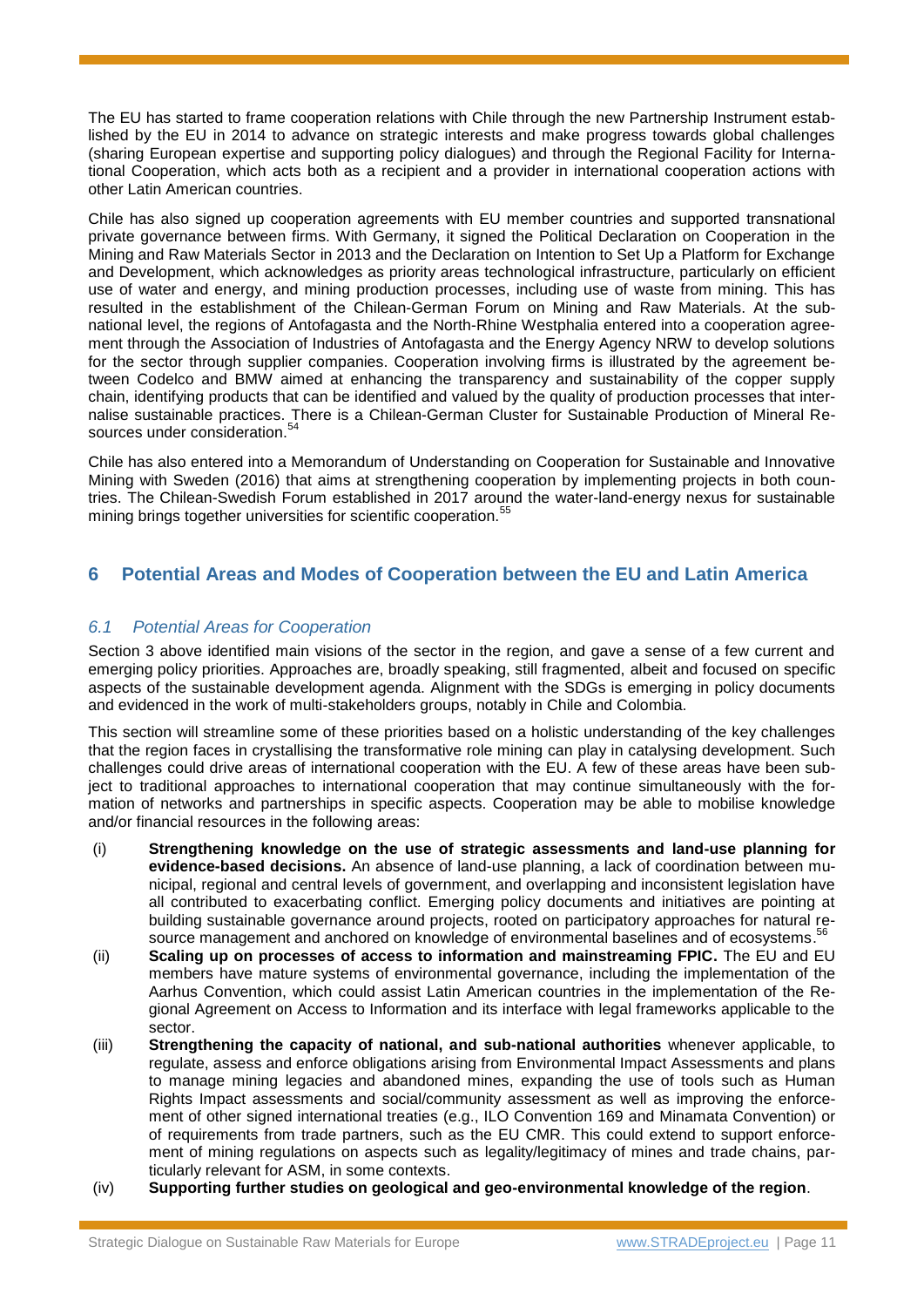- (v) **Streamlining transparency of revenue management and spending, as well as strengthening information systems**. There is much ongoing work for the implementation of EITI and the natural resources chapter of OGP.
- (vi) **Scaling up and supporting the development of the METS sector, technology development and the emerging focus on mining as a platform for innovation, as well as investing in human capital. <sup>57</sup>** These are emerging as common objectives and their need will become more acute in view of the dramatic reduction of local operational jobs envisaged over the next few years with the rise of automation in the industry, which call to act on and anticipate shifts in the skillsets of the incoming workforce.<sup>58</sup> Building linkages requires collaboration between government departments, industry, suppliers and the science community to participate in global value chains.<sup>59</sup> Technology development must also focus on those innovations required for improving environmental and water management practices.

More broadly, another potential area of cooperation could aim at expanding knowledge and mobilising resources for mainstreaming mining with the SDGs, aligning with ongoing initiatives and efforts to recalibrate investment and trade regimes along the lines of the SDGs, within national policies, bilateral and multilateral treaties and sectoral promotion strategies.<sup>60</sup>

# *6.2 Potential Modes for Cooperation: Networks, Partnerships and Value-Chain Approaches*

Networks as modes of governance are expected to play a larger role in international cooperation, particularly where middle-income countries are involved. This is because state bureaucracies and societies tend to become increasingly differentiated in functional terms as countries reach this status.<sup>61</sup> This is when there is scope to explore the potential of platforms and networks to mobilise and share knowledge, expertise, technology and financial resources, or to broker/orchestrate action when thinking of ways for further strengthening cooperation between the EU and Latin American countries with regard to mining and minerals, in ways that complement traditional development assistance.

This approach is in line with SDG 17.16 and new cooperation instruments used by the EU, such as the Partnership Instrument.<sup>62</sup> Briefly mentioned in section 4 above, the *European Regional Facility for International Cooperation* has been defined as 'a new innovative cooperation mechanism for engaging with Latin American partner countries to work together in the region, with the overarching objective of poverty reduction. This approach responds to the requests expressed by Latin American countries to enter into a new policy framework of diversified and modernised partnerships.' 63

The *New European Consensus on Development* adopted in 2017 emphasises that development cooperation will continue to be country- or region-specific and increasingly tailored to the needs, strategies, priorities and resources of partners. While engagement will typically entail development cooperation and financial assistance, it will also encompass a broad range of innovative strategies and instruments beyond financial cooperation when engaging with middle-income countries, as these nations 'need fewer or no concessional forms of assistance' (sections 92 and 95). Partnerships of this type will promote the exchange of best practices, technical assistance and knowledge-sharing.

The New European Consensus on Development aligns development cooperation with the SDGs and calls for Policy Coherence for Development (PCD). This entails taking into consideration the objectives of development cooperation in policies that might affect developing countries (section 109, Consensus). Particular emphasis will be placed on combatting illicit financial flows and tax avoidance, promoting trade and responsible investment (section 110). Another facet of PCD involves 'whole-of-government', multi-level approaches.<sup>64</sup>

Networks and partnerships along the lines identified may be established at bilateral, sub-regional or regional level, under an umbrella programme or through an intergovernmental working group for EU cooperation in the region (e.g., EU-CELAC) or by supporting multi-stakeholder forums. Some examples could include:

 *Transgovernmental networks* made up by sub-units of governments competent in specific spheres at the national and/or sub-national levels for capacity building, exchange of knowledge and expertise in areas such as the approval and enforcement of environmental regulation (EIA), mine closure plans, tailings plans, mining legacies, assessment studies, revenue management and transparency, processes for community consultation and benefit-sharing and, finally, territorial planning tools. These could consist of new networks or new thematic groups within existing networks (e.g., within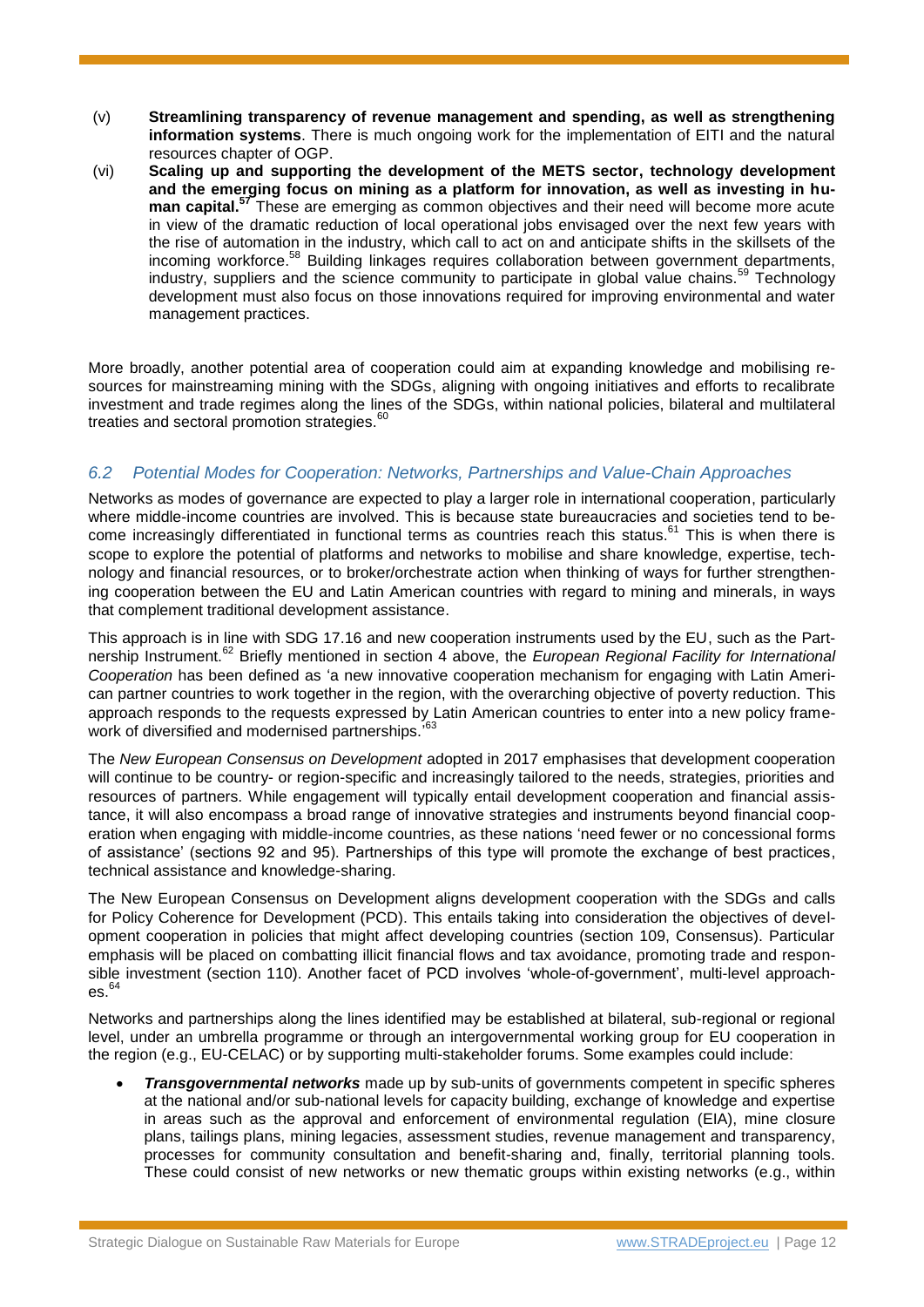IMPEL, the European Union Network for the Implementation and Enforcement of Environmental Law, and its South American counterpart);

 *Transnational public-private partnerships* that bring together countries and relevant actors to exchange knowledge and awareness (e.g., by establishing hubs that bring together regions implementing territorial and development planning, geological surveys, academic institutions for technological innovation to provide solutions to methods of extraction minimising impact on the environment and water and engage national research councils) or to set standards (e.g., across the supply chain), as in the case of the OECD Mining Regions.

A promising way towards enhancing transnational public-private partnerships may be connecting the EU and LA regions through value chain approaches to spur collective action that will support the role that mining can play in achieving the SDGs. Both regions have approached the challenge of sustainable investment differently, and in an uncoordinated manner, so far. Whereas Latin American countries have been introducing regulations and improving enforcement of environmental and social obligations, the EU has focused on raw material diplomacy, partnership/development cooperation projects and the upcoming EU conflict mineral regulation. These may be seen as partly disconnected responses to the challenge of sustainable investment—a challenge that has been explicitly recognised in the 26 October 2016 Santo Domingo Declaration of the EU-CELAC Ministerial Meeting–-. 65

Taking into account the parallel initiatives of both regions in the same direction, another possible way towards enhancing cooperation may be by to focus on *connecting* **standards and efforts along value chains for specific minerals and metals**, with the aim of mobilising and sharing knowledge on data and knowledge information systems regarding mineral mining, trade and related environmental and socioeconomic issues [\(Concept 01/2018\)](http://stradeproject.eu/fileadmin/user_upload/pdf/STRADE_Concept_for_mineral_knowledge_platform_v1.0_Jan2018.pdf) and of streamlining industry accountability for the 'social and environ-mental footprint of EU import materials' [\(PB 02/2017;](http://stradeproject.eu/fileadmin/user_upload/pdf/STRADEPolBrf_02-2017_RawMaterialFlows_Mar2017_FINAL.pdf) [PB 01/2018\)](http://stradeproject.eu/fileadmin/user_upload/pdf/STRADE_PB_01-2018_Holding_European_businesses_responsible.pdf), thus providing a platform towards effectively internalising natural capital value.

**Alliances around lithium, copper or tin could additionally serve as hubs** to facilitate responsible business and transnational partnerships between firms (as the agreement between Codelco and BMW illustrates) and to spur joint research and innovation to find solutions to intractable problems in the sector (e.g., water management and extraction methods).

This approach aligns with the mandate to pursue a coherent approach to development by supporting '[o]ngoing EU action towards sustainable global supply chains' (section 110, New European Consensus on Development). In conceptual terms, value chain partnerships around specific minerals address one category of problems in need of global action in the industry as identified in [PB 07/2017](http://stradeproject.eu/fileadmin/user_upload/pdf/STRADE_PB07_D4-21_IRGA_Jul2017_FINAL.pdf) and provide a platform to spur collective action towards responding to the other problems identified in that Brief. The approach also holds promise for other regional, bi-regional, tripartite or global partnerships (e.g., global, tripartite or regional cobalt alliances).

# **7 Preliminary Conclusion**

Strong, coherent, participative and inclusive governance, and technology, innovation and value addition are all high in the emerging policy agenda in the region. In varying degrees, countries are starting to align their strategies with the Sustainable Development Goals (SDGs). There is an emerging shift from traditional 'silo' policy approaches towards coordinated action and an emphasis on innovation-driven economies. Cooperation strategies designed around the overarching principles of the EU Consensus, which take into consideration the priorities of partner countries aligned with the SDGs and focus on project implementation and results, are the way for strengthening cooperation between the EU and LA regions. A shift towards an integrated new EU raw materials strategy holding the partner countries' agenda at its core holds promise for a more general uptake of global collective action for achieving the SDGs.

A core EU strength is the maturity and sophistication of institutions and technological development. Partnerships instrumented through platforms and networks for exchanging practice, co-creating knowledge and learning from EU institutional experience may hold much promise in achieving effective outcomes on development. Another way to advance would be to *connect* Latin American efforts for regulating and enforcing the environmental and social duties of mining investments with the EU's ongoing initiatives on responsible sourc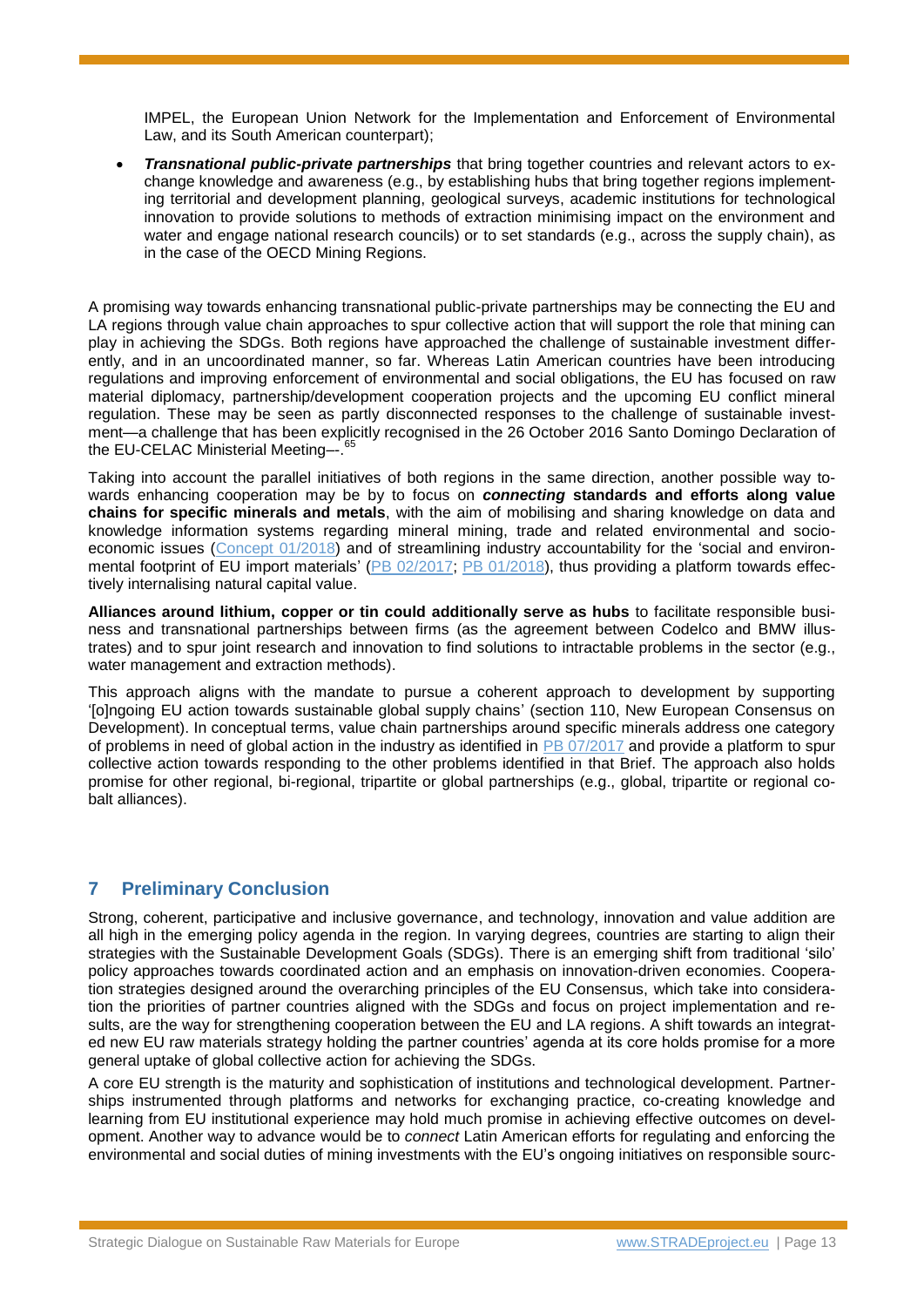ing. The outcome may be multi-stakeholder alliances along the value chain of specific minerals and metals that will spur collective action for streamlining business accountability and serve as hubs for further action.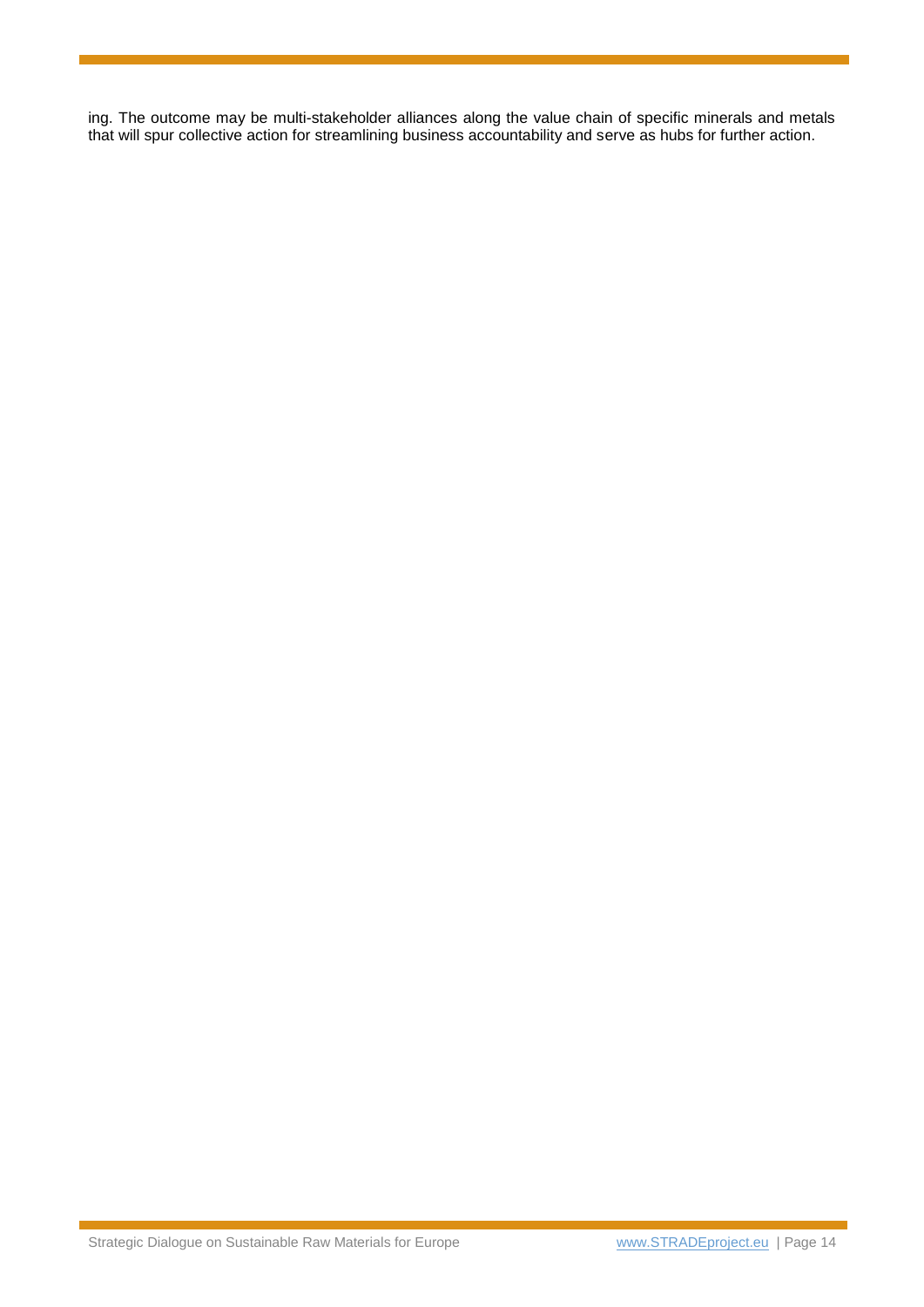| <b>Regional and Sub-Regional Integration and Cooperation Processes in Latin America</b>                               |                                                                                                                                                                                                                                                                                                                                                                                                                                       |                                                                                                                                                                                                                                                                                                                                                                                                                                                        |                                                                                                                                                                                                                                                                                                                                                                                                                                                                                                |                                                                                                                                                                      |  |  |
|-----------------------------------------------------------------------------------------------------------------------|---------------------------------------------------------------------------------------------------------------------------------------------------------------------------------------------------------------------------------------------------------------------------------------------------------------------------------------------------------------------------------------------------------------------------------------|--------------------------------------------------------------------------------------------------------------------------------------------------------------------------------------------------------------------------------------------------------------------------------------------------------------------------------------------------------------------------------------------------------------------------------------------------------|------------------------------------------------------------------------------------------------------------------------------------------------------------------------------------------------------------------------------------------------------------------------------------------------------------------------------------------------------------------------------------------------------------------------------------------------------------------------------------------------|----------------------------------------------------------------------------------------------------------------------------------------------------------------------|--|--|
| <b>Name</b>                                                                                                           | <b>Members</b>                                                                                                                                                                                                                                                                                                                                                                                                                        | <b>Scope</b>                                                                                                                                                                                                                                                                                                                                                                                                                                           | <b>Any Mining</b><br><b>Working Group?</b>                                                                                                                                                                                                                                                                                                                                                                                                                                                     | <b>Website</b>                                                                                                                                                       |  |  |
| <b>Community of</b><br><b>Latin American</b><br>and Caribbean<br>States (CELAC),<br>launched in<br>2010.              | The 33 countries of Latin<br>America and the Caribbe-<br>an (LAC).                                                                                                                                                                                                                                                                                                                                                                    | This is a regional mechanism for<br>political dialogue and cooperation.<br>It merged the Rio Group, a political<br>consultation forum, and CALC<br>(Cumbres América Latina y Car-<br>ibe. Internal LAC Summits.                                                                                                                                                                                                                                        | No.                                                                                                                                                                                                                                                                                                                                                                                                                                                                                            | Comunidad de<br>Estados<br>Latinoamericanos<br>v Caribeños<br>athttp://www.sela.o<br>rg/celac/                                                                       |  |  |
| <b>Unasur</b> (Unión<br>de Naciones<br>Surameri-<br>canas), treaty<br>that entered into<br>force on 11<br>March 2011. | Argentina, Bolivia, Brasil,<br>Colombia, Chile, Ecuador,<br>Guyana, Paraguay, Perú,<br>Surinam, Uruguay,<br>Venezuela.<br>In April 2018, 6 members<br>(Argentina, Brazil, Chile,<br>Colombia, Peru and<br>Paraguay) suspended<br>their membership.                                                                                                                                                                                    | It aims at building a space for the<br>cultural, social, economic and<br>political integration and union of<br>member states by focusing on<br>political dialogue, social policies,<br>education, energy, infrastructure,<br>financing, among other issues,<br>with a view towards eradicating<br>socio-economic inequality, achiev-<br>ing social inclusion and citizen<br>participation, strengthening de-<br>mocracy and reducing asymme-<br>tries. | The South American<br>Energy Council deals<br>with some aspects of<br>resource<br>manage-<br>ment, but not mining<br>itself.                                                                                                                                                                                                                                                                                                                                                                   | Unión de Naciones<br>Suramericanas at<br>https://www.unasu<br>rsg.org/                                                                                               |  |  |
| <b>Mercosur</b><br>(Mercado<br>Común del Sur),<br>established in<br>1991 under the<br>Asunción Trea-<br>ty.           | A process of regional<br>integration originally<br>established by Argenti-<br>na, Brazil, Paraguay and<br>Uruguay, later incorpo-<br>rating Venezuela (cur-<br>rently suspended) and<br>Bolivia (underway).<br>Associate members,<br>which include Chile,<br>Colombia, Ecuador,<br>Guyana, Peru and Suri-<br>nam, participate in meet-<br>ings and activities of the<br>block and have trade<br>preferences with the<br>member states | It aims at generating commercial<br>and investment opportunities by<br>competitively integrating national<br>economies to the international<br>market. Mercosur has entered<br>into commercial, political and<br>cooperation agreements with a<br>large number of countries and<br>organisations.                                                                                                                                                      | There is a Mining<br><b>Working Sub-Group</b><br>(No. 15) that ex-<br>changes information<br>on a range of topics<br>including cartog-<br>raphy, the gemstones<br>sector and social<br>practices protocols.<br>There is no dedicated<br>website or any up-<br>dated information on<br>the activities of this<br>sub-group.                                                                                                                                                                     | Institutional as-<br>pects of Mercosur<br>are available at<br>http://www.mercos<br>ur.int/innovaportal/<br>v/4058/2/innova.fr<br>ont/mercosur                        |  |  |
| <b>Pacific Alliance</b><br>(Alianza del<br>Pacífico),<br>launched in<br>2011.                                         | Chile, Colombia, Mexico<br>and Peru                                                                                                                                                                                                                                                                                                                                                                                                   | With convergent visions on models<br>of development and the role of<br>free trade, the Alliance aims at<br>building an area of strong integra-<br>tion in a push to move gradually<br>towards the free flow of goods,<br>services, resources and people<br>and at becoming a platform for<br>political articulation, economic and<br>commercial integration, and inter-<br>national cooperation, focusing on<br>the Asia-Pacific region.               | Working Group on<br>Mining Development,<br>Social Responsibility<br>and Sustainability<br>(MDSRS) set to coop-<br>erate by exchanging<br>information and prac-<br>tices as well as carry-<br>ing out joint activities<br>aimed at advancing on<br>the sustainable use of<br>mineral resources, the<br>integration of value<br>chains, all the while<br>strengthening govern-<br>ance within the sector<br>and encouraging the<br>development of scien-<br>tific and technical<br>capabilities. | Alianza del<br>Pacifico at<br>https://alianzapacif<br>ico.net/en/<br>Working Group on<br><b>MDSRS</b><br>athttps://alianzapa<br>cifi-<br>co.net/en/labor-<br>issues/ |  |  |
| <b>Andean Com-</b><br><i>munity</i> (CAN)                                                                             | Established under the<br>Cartagena Covenant back<br>in 1969 and made up by<br>Bolivia, Colombia, Ecua-<br>dor and Peru.                                                                                                                                                                                                                                                                                                               | It is articulated around the<br>'Sistema Andino de Integración',<br>which aims at furthering integra-<br>tion and cooperation.                                                                                                                                                                                                                                                                                                                         | Its Strategic Agenda<br>provides for cooperat-<br>ing in hydrocarbons,<br>mining and hydroe-<br>lectricity and for<br>strengthening the<br><b>Council of Ministries</b><br>of Energy, Electricity,                                                                                                                                                                                                                                                                                             | Comunidad<br>Andina, Secretaría<br>General, Principios<br>Orientadores y<br>Agenda<br>Estratégica<br>Andina, SG/di 935,<br>10 February 2010,                         |  |  |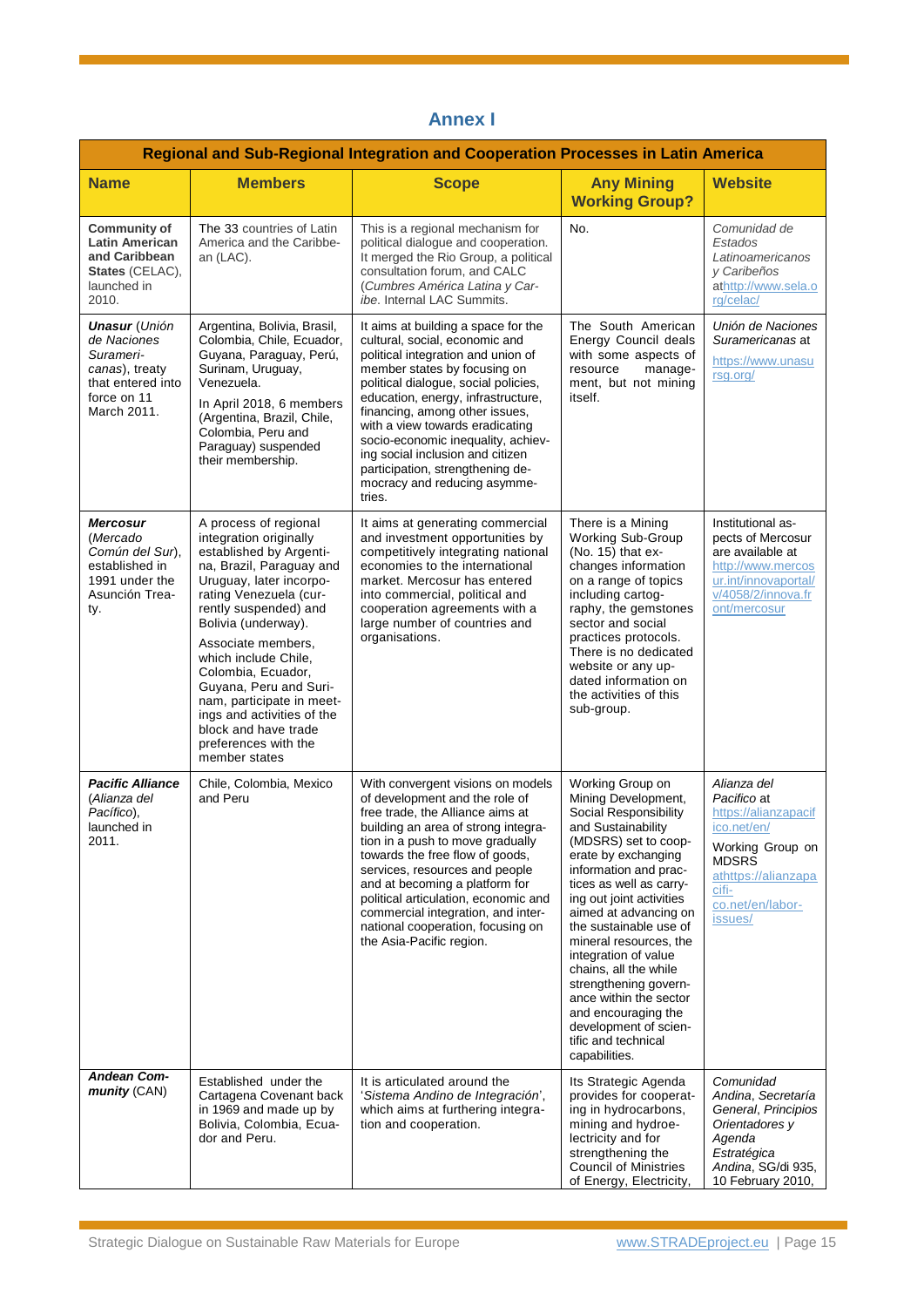|                                                                                                                                                                                                            |                                                                                                                                                                                                                                                                                                                                                                                       |                                                                                                                                  | Hydrocarbons and<br>Mines within the<br>Community. This was<br>established by Deci-<br>sion 557.<br>Resolution 774 of<br>2012 expressed their<br>commitment to com-<br>batting illegal mining<br>in the territories of<br>member states. | at<br>http://www.comun<br>idadandina.org/in<br>dex.aspx                                |
|------------------------------------------------------------------------------------------------------------------------------------------------------------------------------------------------------------|---------------------------------------------------------------------------------------------------------------------------------------------------------------------------------------------------------------------------------------------------------------------------------------------------------------------------------------------------------------------------------------|----------------------------------------------------------------------------------------------------------------------------------|------------------------------------------------------------------------------------------------------------------------------------------------------------------------------------------------------------------------------------------|----------------------------------------------------------------------------------------|
| <b>CARICOM</b><br>(Caribbean<br>Community),<br>established<br>in<br>1973 under the<br>Treaty of Cha-<br>(re-<br>quaramas<br>vised in 2002 to<br>allow for poten-<br>tially setting up a<br>single market). | Fifteen member states<br>and five associate mem-<br>bers.                                                                                                                                                                                                                                                                                                                             | It aims at enhancing economic<br>integration, foreign policy coordi-<br>nation, human and social devel-<br>opment, and security. | <b>No</b>                                                                                                                                                                                                                                | CARICOM, availa-<br>ble at<br>https://caricom.org<br>/about-<br>caricom/who-we-<br>are |
| <b>Central</b><br><b>American</b><br><b>Integration</b><br><b>System</b><br>(Sistema de la<br>Integración<br>Centroamerican<br>a, SICA)                                                                    | Costa Rica, El Salvador,<br>Guatemala, Honduras,<br>Nicaragua and Panama in<br>1991 signed the Protocol<br>to the Chart of the Central<br>American States Organi-<br>sation (ODECA), known<br>as the Tegucigalpa Proto-<br>col. Belize joined in 2000<br>and the Dominican Re-<br>public in 2013. There are<br>groups of Regional and<br><b>Extra-Regional Observer</b><br>Countries. | It aims at integrating Central<br>America as a region of peace,<br>freedom, democracy and devel-<br>opment.                      | It has established<br>commissions and<br>working groups on a<br>wide range of areas<br>(mining has not been<br>included as a specific<br>thematic area for<br>integration).                                                              | SICA at<br>http://www.sica.int/<br>sica/sica_breve.as<br>px                            |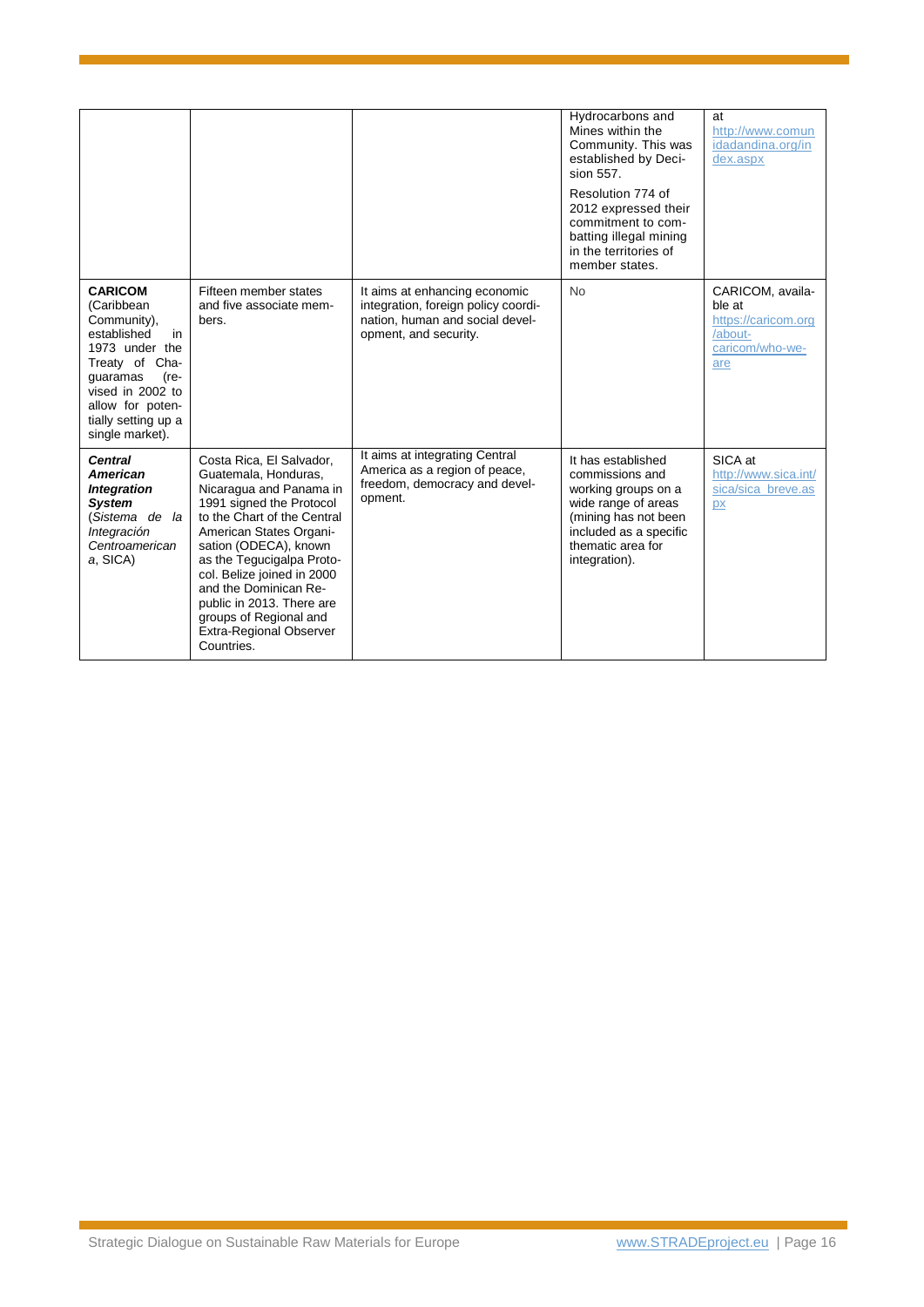# **Annex II**

# **References to Legal and Policy Documents. Bibliography.**

#### **Argentina**

Law No. 1,919, Código de Minería de la Nación Argentina [Argentine Mining Code], 25 November 1886, as reorganised by Decree 456/97, Compiled Text, Decree No. 456/97, Official Gazette 30 May 1997.

Law No. 24,196, Ley de Inversiones Mineras [Mining Investments Law], Official Gazette 24 May 1993 and Regulatory Decree No. 2,686.

Nuevo Acuerdo Federal Minero [New Federal Mining Covenant], 13 June 2017.

#### **Bolivia**

Constitución Política del Estado Plurinacional de Bolivia [Political Constitution of the Plurinational State of Bolivia] (2009).

Law 786 of 2016, Plan de Desarrollo Económico y Social 2016-2020 [2016-2020 Economic and Social Plan] under the Framework of Holistic Development to Living Well.

Law 535 of 2014, Ley de Minería y Metalurgia [Law of Mining and Metallurgy].

Law 300 of 2012, Ley Marco de la Madre Tierra y Desarrollo Integral para Vivir Bien [Framework Law of the Mother Earth and Holistic Development for Living Well].

Law No. 3760, whereby the 46 articles of the Declaration of the United Nations related to the human rights of indigenous peoples (as approved by the 62<sup>nd</sup> Session of the UN General Assembly) are turned into law (8 November 2007).

Ministry of Planning and Development (2006), Plan Nacional de Desarrollo [National Development Plan], Ministry of Planning and Development, Executive Order No. 29,272.

Ministry of Government of the Plurinational State (2013), 'Consulta previa: Experiencia en el Estado Plurinacional de Bolivia' (La Paz: A Preliminary Inquiry on Social Inclusion based on Intercultural Dialogue).

#### **Brazil**

Mining Code, Decree-Law 227/1967, as amended and regulated.

Mining Code Regulation, Decree No. 9,406, 13 June 2018 (not yet effective).

Plano Nacional de Mineração 2030, [National 2030 Mining Plan]. Available at:

[<http://www.mme.gov.br/documents/1138775/1732821/Book\\_PNM\\_2030\\_2.pdf/f7cc76c1-2d3b-4490-9d45-d725801c3522>](http://www.mme.gov.br/documents/1138775/1732821/Book_PNM_2030_2.pdf/f7cc76c1-2d3b-4490-9d45-d725801c3522).

#### **Colombia**

Political Constitution of Colombia (1991).

UPME, Unidad de Planeación Minero Energética (Mining and Energy Planning Unit) and the College of Mining, Universidad Nacional de Colombia, Medellín campus (2014), Escenarios Mineros para Colombia 2032 [2032 Mining Scenarios for Colombia], Definición de los Escenarios y Estrategias para el Sector Minero Colombiano con una Visión a 20 Años [Definition of the Scenarios and Strategies for the Colombian Mining Sector with a 20-Year Vision], February 2014. Available at: [<http://www1.upme.gov.co/simco/Cifras](http://www1.upme.gov.co/simco/Cifras-Sectoriales/EstudiosPublicaciones/Escenarios_Mineros_para_Colombia_2032.pdf)toriales/EstudiosPublicaciones/Escenarios\_Mineros\_para\_Colombia\_2032.pdf

UPME, Plan Nacional de Desarrollo Minero 2018-2025 [2018-2025 National Mining Development Plan]. Available at: [<http://www1.upme.gov.co/simco/Paginas/Plan%20Nacional%20de%20desarrollo%20minero%202018-2025.aspx>](http://www1.upme.gov.co/simco/Paginas/Plan%20Nacional%20de%20desarrollo%20minero%202018-2025.aspx).

UPME and Ministry of Mining, Plan Nacional de Desarrollo Minero con Horizonte a 2025: Minería responsable con el territorio [National Mining Development Plan towards 2025], December 2017. Available [<http://www1.upme.gov.co/simco/PlaneacionSector/Documents/PNDM\\_Dic2017.pdf>](http://www1.upme.gov.co/simco/PlaneacionSector/Documents/PNDM_Dic2017.pdf).

GDIAM, Grupo de Diálogo sobre Minería en Colombia [Discussion Group on Mining in Colombia] (2016), Propuestas para una visión compartida sobre la minería en Colombia [Proposals for a Shared Vision of Mining in Colombia]. Available at: [<http://gdiam.ssrc.org/>](http://gdiam.ssrc.org/).

#### **Costa Rica**

Law No. 8,904, Official Gazette 10 February 2011.

#### **Chile**

Alianza Valor Minero [Value Mining Alliance]. Available at: [<http://www.valorminero.cl/>](http://www.valorminero.cl/).

Comisión Minería y Desarrollo de Chile [Chilean Commission on Mining and Development] and Consejo Nacional de Innovación y Competitividad [National Council on Innovation and Competitiveness] (2014), Minería: Una plataforma de futuro para Chile, Informe a la Presidenta de la República, Michelle Bachelet [Mining: A Platform towards Chile's Future, Report to Michelle Bachelet, President of the Republic], December 2014. Available at: [<http://valorminero.cl/site/docs/2017/Agenda\\_Estrategica.pdf>](http://valorminero.cl/site/docs/2017/Agenda_Estrategica.pdf)

Decreto Supremo No. 60 del Ministerio de Minería (Ministry of Mining Decree No. 60), creating an advisory commission on mining named Comisión Nacional del Litio (National Commission on Lithium).

CSIRO, Commonwealth Scientific and Industrial Research Organisation (2014), The Future of Mining in Chile. Available at: [<http://www.csiro.au/en/Research/Mining-manufacturing/CSIRO-Chile/Other-initiatives/Future-of-Mining>](http://www.csiro.au/en/Research/Mining-manufacturing/CSIRO-Chile/Other-initiatives/Future-of-Mining).

Comisión Nacional del Litio [National Commission on Lithium], Ministerio de Minería [Ministry of Mining], 'Presidenta Bachelet recibe propuesta de Política Pública para el Futuro del Litio' [President Bachelet Receives a Public Policy Proposal for the Future of Lithium], (27 January 2015). Available at: <http://www.minmineria.gob.cl/comunicados/presidenta-bachelet-recibe-propuesta-de-politica-publicapara-el-futuro-del-litio/>

MEM, Mining Yearbook 2016, published in April 2017; government presentation at PDAC International Convention 2018. Programa Nacional de Minería Alta Ley. Available at: <http://programaaltale

Programa Alta Ley, From Copper to Innovation – Technological Roadmap 2015-2025. Available at: [<http://programaaltaley.cl/archivo](http://programaaltaley.cl/archivo-publicaciones/hoja-de-ruta-tecnologica-para-la-mineria-en-ingles/)[publicaciones/hoja-de-ruta-tecnologica-para-la-mineria-en-ingles/>](http://programaaltaley.cl/archivo-publicaciones/hoja-de-ruta-tecnologica-para-la-mineria-en-ingles/).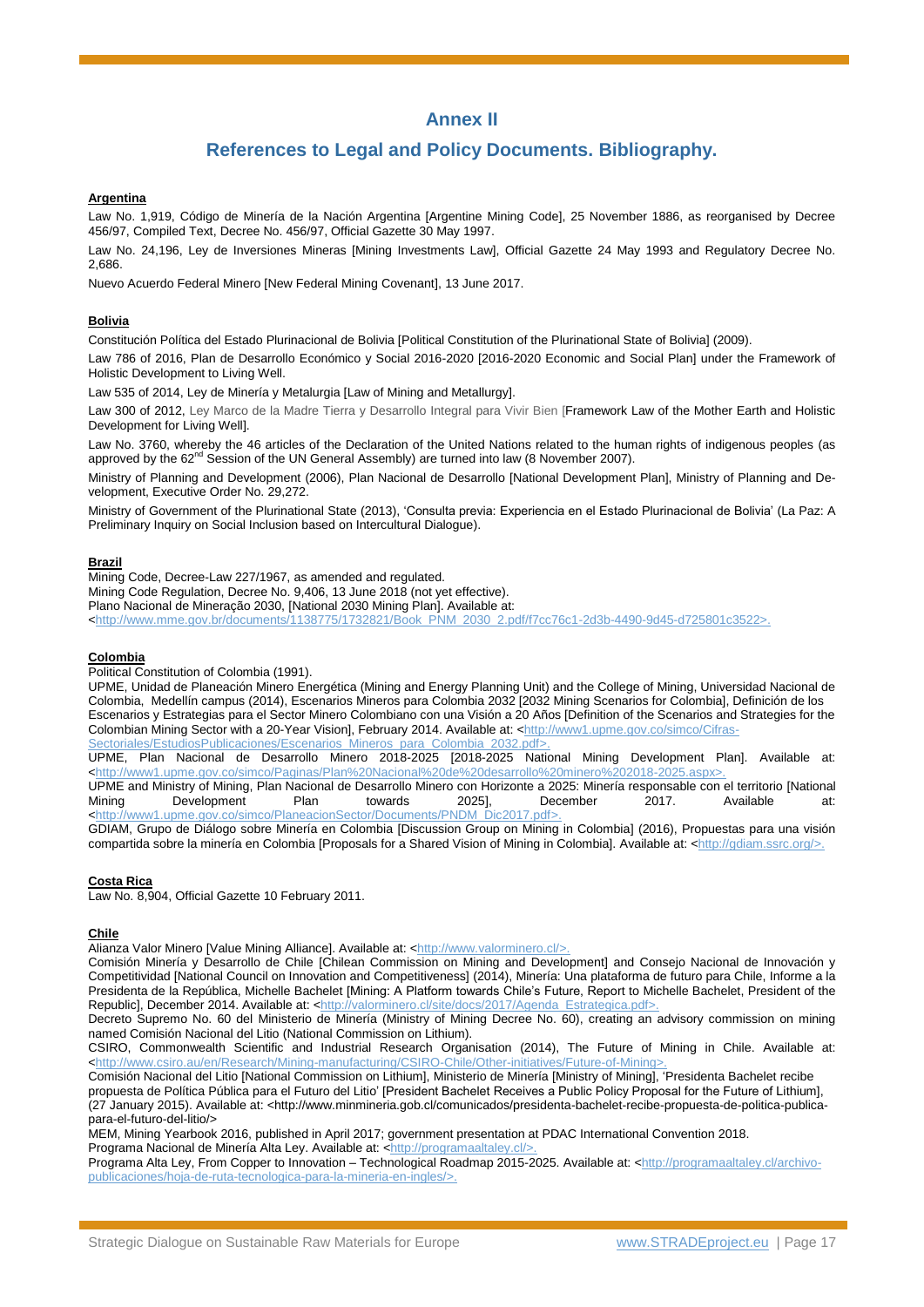Programa Alta Ley, Relaves. Available at: [<http://programaaltaley.cl/archivo-iniciativas/relaves/>](http://programaaltaley.cl/archivo-iniciativas/relaves/).

#### **El Salvador**

El Salvador, Ministerio de Economía de El Salvador (MINEC) [Ministry of Economy of El Salvador], Unidad de Cooperación Externa [Unit of Foreign Cooperation], Servicios de Consultoría para la Evaluación Ambiental Estratégica (EAE) del sector minero metálico de El Salvador [Advisory Services for Strategic Environmental Assessments of the metal mining industry of El Salvador], International Public Tender No. CPI—02/AECID/2010. Available at: [<http://www.marn.gob.sv/evaluacion-ambiental-estrategica-eae-en-el-salvador/>](http://www.marn.gob.sv/evaluacion-ambiental-estrategica-eae-en-el-salvador/)

#### **Peru**

Legislative Decree No. 1,334, 5 January 2017; Regulatory Decree, 2 March 2018.

EY (2014), Peru's Mining & Metals Investment Guide for 2014/2015. Available at: [<http://www.ey.com/Publication/vwLUAssets/EY-](http://www.ey.com/Publication/vwLUAssets/EY-Peru-mining-metals-investment-guide-14-15/$FILE/EY-Peru-mining-and-metals-investment-guide-2014-2015.pdf)[Peru-mining-metals-investment-guide-14-15/\\$FILE/EY-Peru-mining-and-metals-investment-guide-2014-2015.pdf>](http://www.ey.com/Publication/vwLUAssets/EY-Peru-mining-metals-investment-guide-14-15/$FILE/EY-Peru-mining-and-metals-investment-guide-2014-2015.pdf).

Informativo Minero No. 3, 7 February 2018. Available at: v.minem.gob.pe/minem/archivos/file/Mineria/PUBLICACIONES/INFORMATIVOS/2018/INF03-2018.pdf>.

Instituto de Ingenieros de Minas del Perú (IIMP) [Mining Engineers Institute of Peru] and Gerens, Minería: Retos y posibilidades: Planificación estratégica del sector minero en el Perú y benchmark con seis países mineros (Strategic Planning of the Peruvian Mining Sector and Benchmarking with Six Member Countries), August 2017.

Ministerio de Energía y Minas [Ministry of Energy and Mining], Impacto del sector minero en las exportaciones, los ingresos y la producción del Peru [Impact of the Mining Sector on Exports, Imports and Production in Peru], *Boletín Estadístico Minero*, 31 January 2018 (mining data statistics to 31 December 2017). Available at: [<http://www.minem.gob.pe/minem/archivos/file/Mineria/PUBLICACIONES/VARIABLES/2017/BOLETINESTAMINDIC2017.pdf>](http://www.minem.gob.pe/minem/archivos/file/Mineria/PUBLICACIONES/VARIABLES/2017/BOLETINESTAMINDIC2017.pdf).

Driving Group (2016), Towards a Vision for Mining in Peru in 2030, a document developed under the leadership of a Driving Group comprising senior personnel from international mining companies operating in Peru and representatives of the National Dialogue and Sustainability Office of the Presidency of the Council of Ministers (ONDS-PCM) with technical accompaniment provided by the United Nations Development Program (UNDP), August 2016.

#### **EU**

Official Journal of the European Union, Joint Statement by the Council and the Representatives of the Governments of the Member States Meeting within the Council, the European Parliament and the Commission (2017/C 210/01), *The New European Consensus on Development, 'Our World, Our Dignity, Our Future'*. Available at: [<http://eur-lex.europa.eu/legal](http://eur-lex.europa.eu/legal-content/EN/TXT/HTML/?uri=OJ:C:2017:210:FULL&from=EN)content/FN/TXT/HTML/?uri=OJ:C:2017:210:F

#### **Latin America: Regional Treaty and Documents Referred:**

Regional Agreement on Access to Information, Public Participation and Justice in Environmental Matters in Latin America and the Caribbean, Escazú, Costa Rica, 4 March 2018. Available at: <[https://treaties.un.org/doc/Treaties/2018/03/20180312%2003-](https://treaties.un.org/doc/Treaties/2018/03/20180312%2003-04%20PM/CTC-XXVII-18.pdf) [04%20PM/CTC-XXVII-18.pdf>](https://treaties.un.org/doc/Treaties/2018/03/20180312%2003-04%20PM/CTC-XXVII-18.pdf).

Conferencia de Ministerios de Minería de las Américas (CAMMA) [Conference of Mining Ministers of the Americas], Declaración de Buenos Aires 2017 [2017 Buenos Aires Declaration]. Available at: [<https://www.minem.gob.ar/prensa/26293/conferencia-de](https://www.minem.gob.ar/prensa/26293/conferencia-de-ministerios-de-mineria-de-las-americas-en-argentina)mineria-de-las-americas-en-argentina>

China CELAC Forum, Key Documents, available at: [<http://www.chinacelacforum.org/esp/zywj\\_4/>](http://www.chinacelacforum.org/esp/zywj_4/)

China CELAC, Documento sobre la Política de China Hacia América Latina y el Caribe [Document on Chinese Policy towards Latin America and the Caribbean], 25 November 2016. Available at: [<http://www.chinacelacforum.org/esp/zywj\\_4/t1418613.htm>](http://www.chinacelacforum.org/esp/zywj_4/t1418613.htm).

## **Bibliography**

Altomonte, H. and Sánchez, R. (May 2016), *Hacia una nueva gobernanza de los recursos naturales en América Latina y el Caribe*, ECLAC (LC/G.2679- ISBN: 9789213290330). Available at: [<https://www.cepal.org/es/publicaciones/40157-nueva-gobernanza-recursos](https://www.cepal.org/es/publicaciones/40157-nueva-gobernanza-recursos-naturales-america-latina-caribe)[naturales-america-latina-caribe>](https://www.cepal.org/es/publicaciones/40157-nueva-gobernanza-recursos-naturales-america-latina-caribe).

Araujo, J., Vostroknutova, E., Brueckner, M., Clavijo, M. and Wacker, K., (2016), *Beyond Commodities: The Growth Challenge of Latin America and the Caribbean*, The World Bank. Available at: [<https://openknowledge.worldbank.org/bitstream/handle/10986/25321/9781464806582.pdf>](https://openknowledge.worldbank.org/bitstream/handle/10986/25321/9781464806582.pdf).

Bastida, A. E. and Bustos, L. (2017), 'Towards Regimes for Sustainable Mineral Resource Management: Constitutional Reform, Law and Judicial decisions in Latin America', in *Alternative Pathways to Sustainable Development: Lessons from Latin America*, edited by Charbonnier, G.; Campodonico, H., and Tezano-Vazquez, S., *International Development Policy* [Online], 9.0 |. Available at: <http://poldev.revues.org/237

Bastida, A. E. and Murguía, D. (2018), Argentina: Mineral Policy, *Encyclopedia of Mineral and Energy Policy*. G. Tiess et al. (eds.), https://doi.org/10.1007/978-3-642

Bastida, A. E., 'Mining Law in the Context of Development', in Andrews-Speed, P. (ed.), *International Competition for Resources: The Role of Law, State and Markets* (Dundee: Dundee University Press, 2008), pp. 101-136.

Bebbington, A., ed. (2012), *Social Conflict, Economic Development and Extractive Industry. Evidence from South America* (Routledge, London-New York).

Canadian International Development Agency, available at: [<http://cirdi.ca/about/>](http://cirdi.ca/about/)

CCSI and IISD (2016), Mining a Mirage? Re-Assessing the Shared-Value Paradigm in Light of the Technological Advances in the Min-ing Sector. Available at: [<http://www.iisd.org/sites/default/files/publications/mining-a-mirage.pdf>](http://www.iisd.org/sites/default/files/publications/mining-a-mirage.pdf)

CSIRO, METS Roadmap. Available at: [<https://www.csiro.au/en/Do-business/Futures/Reports/METS-Roadmap>](https://www.csiro.au/en/Do-business/Futures/Reports/METS-Roadmap).

CSIRO Chile, available at: [<https://www.csiro.au/en/Research/Mining-manufacturing/CSIRO-Chile>](https://www.csiro.au/en/Research/Mining-manufacturing/CSIRO-Chile).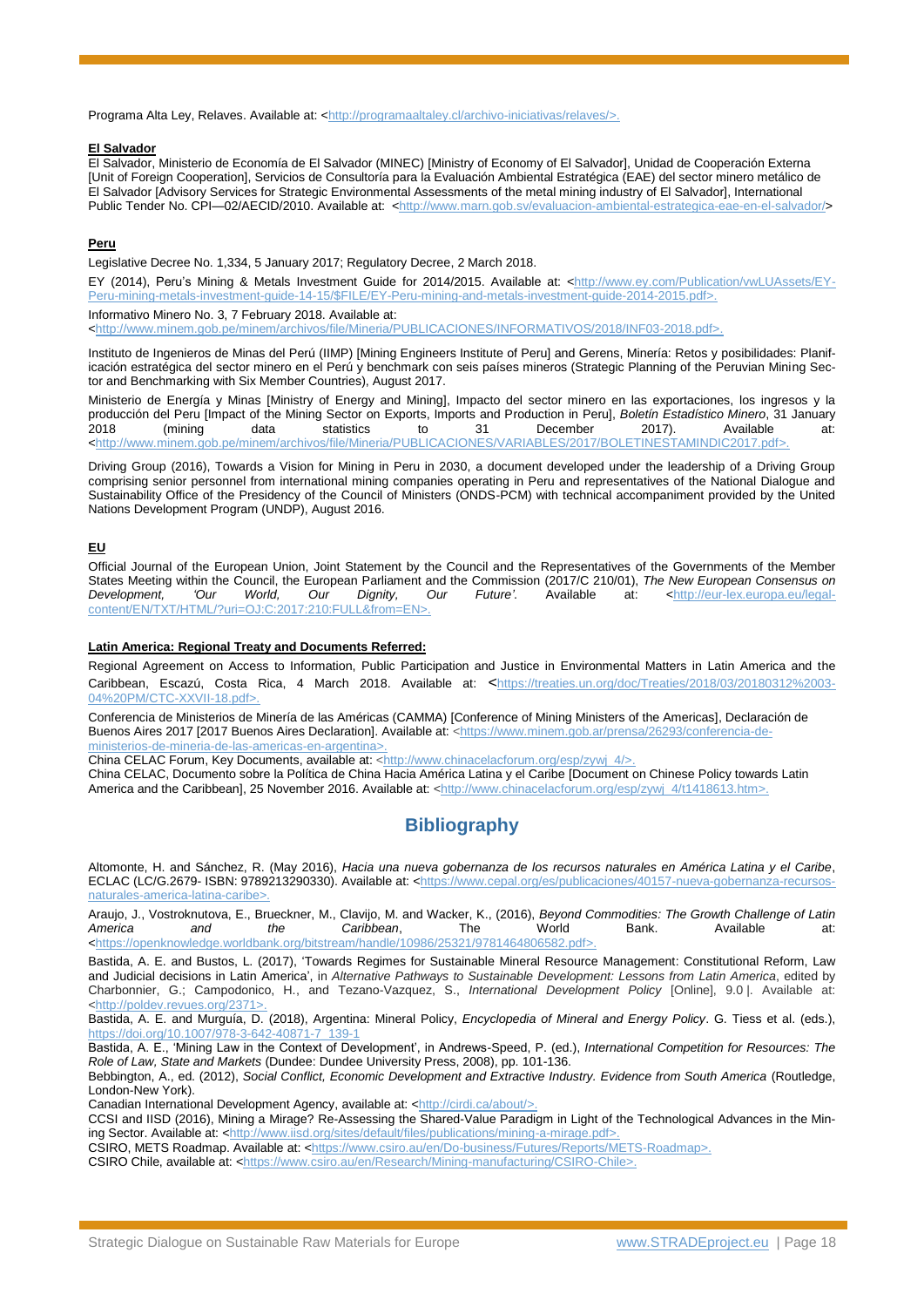Dietsche, E. (2014**) '**Diversifying Mineral Economies: Conceptualising the Debate on Building Linkages', in Bastida, A. E. and Ericsson, M. (eds.) *Can Mining Be a Catalyst to Diversifying Economies?* (Special Issue), *Mineral Economics*, 27(2), pp. 89-102.

Eslava, Nicolás, STRADE WP 4.3 – Final Report - Successful Implementation of Certification and Due Diligence Schemes and the European Union's Role, 2018.

Herrera, J. (2017), 'Poverty and Economic Inequalities in Peru during the Boom in Growth: 2004-14', *International Development Policy | Revue internationale de politique de développement* [Online], 9/2017. Online since 30 January 2018, available at: [<http://journals.openedition.org/poldev/2363>](http://journals.openedition.org/poldev/2363).

Hinde, Chris and Farooki, Masuma, STRADE Report: Promoting Investor Interest in the EU Mining Sector, 28 March 2018.

Iriart, M. S. (2018), *Resource Governance and Mining Policy of Some Selected Latin American Countries. Strategic Dialogues at International Level* (University of Dundee: LL.M in Mining Law & Policy Dissertation).

Jia, Suzhe et al. (October 2017), Closing the Gap: Strengthening the Development and Implementation of Natural Resource Commitments in the Open Government Partnership, OGP and Natural Resource Governance Institute (NRGI). Available at: [<https://www.opengovpartnership.org/sites/default/files/ONRWG\\_Closing-Gap.pdf>](https://www.opengovpartnership.org/sites/default/files/ONRWG_Closing-Gap.pdf).

Klingebiel, Stephan and Paulo, Sebastian, 'Beyond Aid: A Conceptual Perspective on the Transformation of Development Cooperation', *Journal for International Development*, Vol. 27, No. 2, March 2015, pp. 155-169. Available at: [<https://doi.org/10.1002/jid.3045>](https://doi.org/10.1002/jid.3045).

Magloire, R. (1989), 'Regional and International Cooperation for Mining Development in Latin America', in United Nations, *Mining Policies and Planning in Developing Countries* (New York: Natural Resources and Energy Division, Department of Technical Co-operation for Development), pp. 228-234.

Mining Journal, 'Latin America Claims Top Exploration Region Spot Globally in 2017', 26 February 2018.

Ocampo, J., (2017) 'Commodity-Led Development in Latin America' in *Alternative Pathways to Sustainable Development: Lessons from Latin America*, International Development Policy Series No. 9 (Geneva, Boston: Graduate Institute Publications, Brill-Nijhoff), pp. 51-76. Available at: [<https://journals.openedition.org/poldev/2354#tocto1n5>](https://journals.openedition.org/poldev/2354#tocto1n5).

Paulo, S. (2014), International Cooperation and Development. A conceptual Overview, 2014. Discussion Paper 13/2014, Bonn: German Development Institute. Available at: [<https://www.die-gdi.de/discussion-paper/article/international-cooperation-and-development-a](https://www.die-gdi.de/discussion-paper/article/international-cooperation-and-development-a-conceptual-overview/)conceptual-overview/

Paulo, S. and Klingebiel, S. (2016), 'New Approaches to Development Cooperation in Middle-Income Countries: Brokering Collective Action for Global Sustainable Development', Discussion Paper 08/2016, German Development Institute.

Trindade, A., 'Brazil Mining Policy', Draft on hold with the author. Vanhulst, J. and Beling, A., (2014) 'Buen vivir: Emergent Discourse within or beyond Sustainable Development?' *Ecological Economics*,

101, pp. 54–63, Available at: [<10.1016/j.ecolecon.2014.02.017>](http://dx.doi.org/10.1016/j.ecolecon.2014.02.017). Vasquez, Patricia (5 March 2018), *China, Oil, and Latin America: Myth vs. Reality*, Report published by the Atlantic Council. Available at: [<http://www.atlanticcouncil.org/publications/reports/china-oil-and-latin-america-myth-vs-reality>](http://www.atlanticcouncil.org/publications/reports/china-oil-and-latin-america-myth-vs-reality).

Villalba, U. (2013) 'Buen Vivir vs Development: A Paradigm Shift in the Andes?' *Third World Quarterly*, 34(8), pp. 1427–1442. Available at:  $<$ 10.108

Yupari, A. (2005) 'Decentralisation and Mining: Colombia and Peru', in Bastida, E., Wälde, T. and Warden-Fernandez, J. (eds) *International and Comparative Mineral Law and Policy: Trends and Prospects* (The Hague: Kluwer Law).

## **References**

<sup>1</sup> I am grateful for comments received from Maria Iriart, Luis Bustos and Alejandro Canut de Bon on earlier drafts of this Brief. All potential errors and inaccuracies remain my own.

 $<sup>2</sup>$  Eslava, 2018.</sup>

<sup>3</sup> In Chile, minerals account for 55% of total exports, 90% of which are copper. Chile is the first producer of copper (with 5.7 million annual tonnes in 2015), ranked third for molybdenum (with 49 thousand tonnes in the same year), seventh for silver and 14<sup>th</sup> for gold in the world. In Peru, mineral exports (both metallic and non-metallic) represent 61% of total exports. Peru ranks second as a copper, zinc and silver producer worldwide and first as a producer of gold, zinc, tin, lead and molybdenum in Latin America.

<sup>4</sup> Hinde and Farooki, 2018.

<sup>5</sup> Mining Journal, Latin America Claims Top Exploration Region Spot Globally in 2017, 26 February 2018. Brazil is the largest producer of niobium (90% of world production), the second largest producer of iron ore and the third largest producer of bauxite. In addition, it has significant reserves of niobium, rare earths, nickel, tin, iron ore and manganese (quoted by Trindade, Adriano, Brazil Mineral Policy (draft).

**STRADE [PB 02/2017](http://stradeproject.eu/fileadmin/user_upload/pdf/STRADEPolBrf_02-2017_RawMaterialFlows_Mar2017_FINAL.pdf)** shows that the sourcing of metal imports is not only connected to countries supplying ore but, also, to those holding refineries and manufacturing industries.

Bastida, 2008.

<sup>8</sup> Yupari, 2005.

<sup>9</sup> Bastida, 2008, and Bastida & Bustos, 2017.

<sup>10</sup> See Bebbington, 2012.

<sup>11</sup> Vanhulst and Beling, 2014; Villalba, 2013.

 $12$  Dietsche, 2014.

<sup>13</sup> Bastida and Bustos, 2017.

<sup>14</sup> MEM, Mining Yearbook 2016, published in April 2017; government presentation at PDAC International Convention 2018.

<sup>15</sup> In 2011, Brazil adopted a 'National Mining Plan 2030'. It was introduced as a strategic tool for the development of medium and longterm policies that can contribute to mineral sector development, based on three guidelines: (1) *public governance* (to promote the use of mineral resources extracted in the country, stressing national interest); (2) *value-addition* (by developing knowledge)-; and *sustainability*.<br>
In practical terms, however, most proposed actions lack implementation. Avai In practical terms, however, most proposed actions lack implementation. Available at: [<http://www.mme.gov.br/documents/1138775/1732821/Book\\_PNM\\_2030\\_2.pdf/f7cc76c1-2d3b-4490-9d45-d725801c3522>](http://www.mme.gov.br/documents/1138775/1732821/Book_PNM_2030_2.pdf/f7cc76c1-2d3b-4490-9d45-d725801c3522).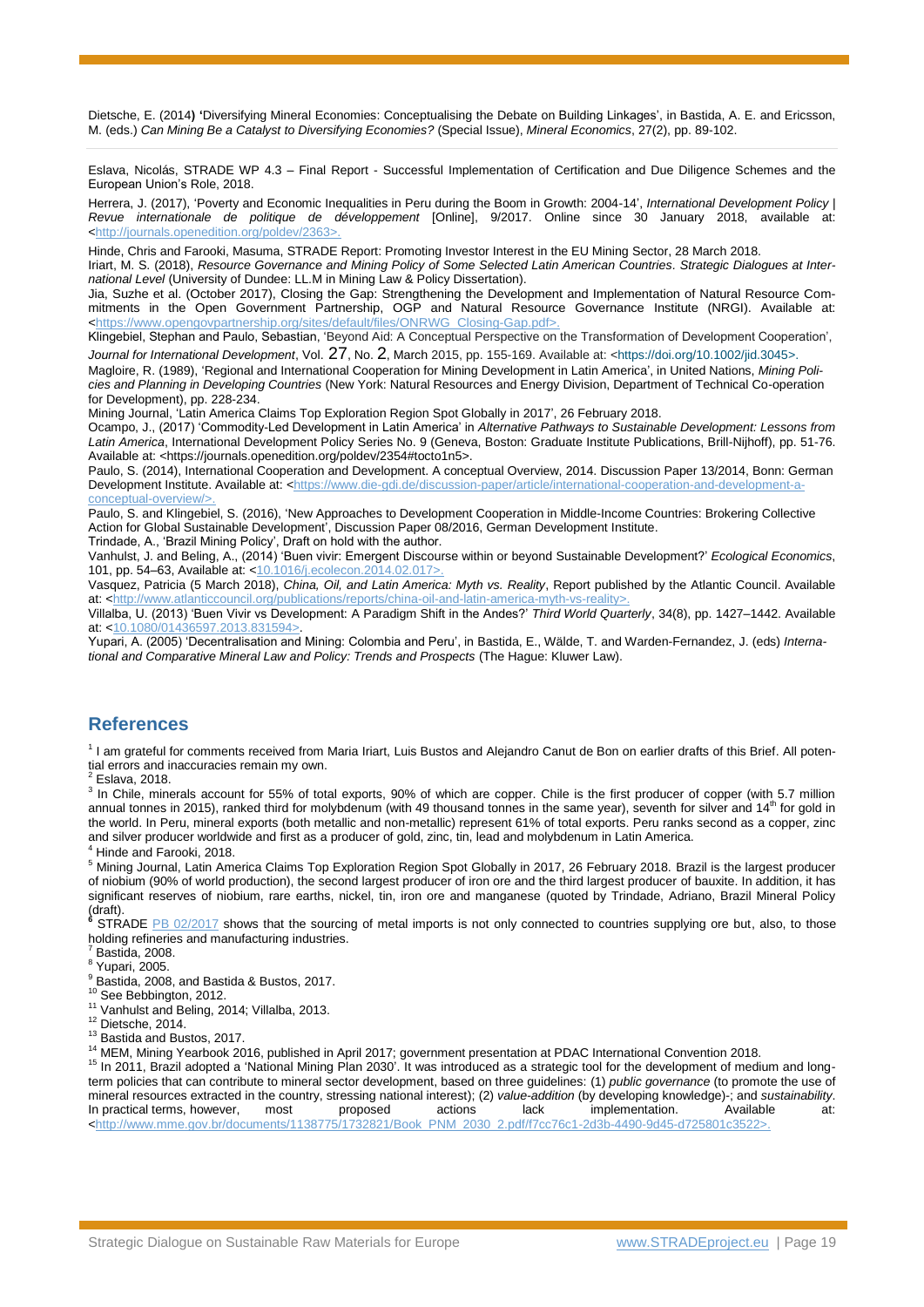<sup>16</sup> Ministério de Minas e Energia, [SGM Geologia, Mineração e Transformação Mineral,](http://www.mme.gov.br/web/guest/secretarias/geologia-mineracao-e-transformacao-mineral/programa-de-revitalizacao-da-industria-mineral;jsessionid=2AA4EAE9CDC3CB1FDFE37C8FD518886B.srv155?p_auth=At7Omfwz&p_p_id=49&p_p_lifecycle=1&p_p_state=normal&p_p_mode=view&_49_struts_action=%2Fmy_sites%2Fview&_49_groupId=10584&_49_privateLayout=false) Governo Federal Anuncia Programa de Revitalização da Indústria Mineral Brasileira. Available at: [<http://www.mme.gov.br/web/guest/secretarias/geologia-mineracao-e](http://www.mme.gov.br/web/guest/secretarias/geologia-mineracao-e-transformacao-mineral/programa-de-revitalizacao-da-industria-mineral)[transformacao-mineral/programa-de-revitalizacao-da-industria-mineral>](http://www.mme.gov.br/web/guest/secretarias/geologia-mineracao-e-transformacao-mineral/programa-de-revitalizacao-da-industria-mineral).

Jia et al., 2017.  $18$  Ibid.

<sup>19</sup> Herrera, 2017.

<sup>20</sup> Legislative Decree No. 1334, passed on 5 January 2017; Regulatory Decree 2 March 2018. Fiscal resources allocated to this fund are

set to be reimbursed upon the execution of projects.<br><sup>21</sup> Federal District and Producing Municipalities (60%); Federal District and Producing States (15%); Federal District and Municipalities Affected by Mining (15%); Regulatory Entity of the Mineral Sector (7%); Mineral Technology Centre (1,8%); National Fund for Scientific and Technological Development (1%); Ministry of the Environment (0,2%).<br><sup>22</sup> From Copper to Innovation: Technological Roadmap 2015-2025. Available at: [<http://programaaltaley.cl/archivo-publicaciones/hoja-](http://programaaltaley.cl/archivo-publicaciones/hoja-de-ruta-tecnologica-para-la-mineria-en-ingles/)

[de-ruta-tecnologica-para-la-mineria-en-ingles/>](http://programaaltaley.cl/archivo-publicaciones/hoja-de-ruta-tecnologica-para-la-mineria-en-ingles/). See the *Alta Ley* Programme, Relaves, available at: [<http://programaaltaley.cl/archivo](http://programaaltaley.cl/archivo-iniciativas/relaves/)[iniciativas/relaves/>](http://programaaltaley.cl/archivo-iniciativas/relaves/).

 $23$  Escobar, 2015.

24 See further Bastida and Bustos, 2017.

<sup>25</sup> Bastida and Bustos, 2017.

 $26$  A 'virtuous' sector stresses the role of mining in catalysing robust collaborative innovation ecosystems anchored in increased competitiveness and productivity that aim at linking up with global value chains and transformations towards knowledge societies. An 'inclusive' sector entails the promotion of participation and the creation of shared value with local communities. A 'sustainable' sector requires the integration of all the critical variables affecting the socio-environmental system in which projects operate right from the design stage. 27 Valor Minero, available at: [<http://www.valorminero.cl/>](http://www.valorminero.cl/)

<sup>28</sup> Programa Nacional de Minería Alta Ley, available at: [<http://programaaltaley.cl/>](http://programaaltaley.cl/). *Alta Ley* has been launched under the auspices of the Ministry of Mines and CORFO (the government agency under the Ministry of Economy) to support entrepreneurship, innovation and  $\text{competitiveness}$ .

'Institucionalidad de Diálogo Territorial', available at: [<http://www.dialogoterritorial.cl/del-proyecto/>](http://www.dialogoterritorial.cl/del-proyecto/). It was established with funding from the Strategic Investment Fund, Ministry of Economy, administered by CORFO.

30 Indeed, a public-private agreement was entered into to give rise to a participatory process to attain territorial sustainability and the insertion of mining in the Metropolitan Region. Available at: [<http://www.valorminero.cl/firman-inedito-acuerdo-publico-privado-de-inicio](http://www.valorminero.cl/firman-inedito-acuerdo-publico-privado-de-inicio-de-proceso-participativo-sobre-sostenibilidad-del-territorio-e-insercion-de-la-mineria-en-la-rm/)[de-proceso-participativo-sobre-sostenibilidad-del-territorio-e-insercion-de-la-mineria-en-la-rm/>](http://www.valorminero.cl/firman-inedito-acuerdo-publico-privado-de-inicio-de-proceso-participativo-sobre-sostenibilidad-del-territorio-e-insercion-de-la-mineria-en-la-rm/). <sup>31</sup> UPME, 2014.

<sup>32</sup> UPME and MinMinas, *Plan Nacional de Desarrollo Minero con Horizonte a 2025: Minería responsable con el territorio*, December 2017. Available at: [<http://www1.upme.gov.co/simco/PlaneacionSector/Documents/PNDM\\_Dic2017.pdf>](http://www1.upme.gov.co/simco/PlaneacionSector/Documents/PNDM_Dic2017.pdf) (online version open to comments).

<sup>33</sup> Instituto de Ingenieros de Minas del Perú (IIMP) and Gerens, Minería: Retos y Posibilidades – Planificación estratégica del sector minero en el Perú y benchmark con seis países mineros (Strategic Planning of the Peruvian Mining Sector and Benchmarking with Six Member Countries), August 2017.

34 Codelco, Reporte de Sostenibilidad (Sustainability Report) 2017. Available at:

[<https://www.codelco.com/prontus\\_codelco/site/artic/20180614/asocfile/20180614122058/reporte\\_sustentabilidad\\_2017\\_codelco.pdf>](https://www.codelco.com/prontus_codelco/site/artic/20180614/asocfile/20180614122058/reporte_sustentabilidad_2017_codelco.pdf).<br><sup>35</sup> Landerretche Moreno, Oscar, 'Mercados éticos, oportunidad para Chile', *El Mercurio*, Tri [<http://www.econ.uchile.cl/es/opinion/mercados-eticos-oportunidad-para-chile-2>](http://www.econ.uchile.cl/es/opinion/mercados-eticos-oportunidad-para-chile-2). <sup>36</sup> Ibid.

<sup>37</sup> See timeline in YLB, *Historical Overview*, available at: [<https://www.ylb.gob.bo/inicio/acerca\\_de\\_YLB>](https://www.ylb.gob.bo/inicio/acerca_de_YLB).

38 ECLAC, 'Pactos para la Igualdad: hacia un futuro sostenible', April 2014, LC/G.2586 (SES.35/3), ISBN: 978921121849. Available at: [<https://www.cepal.org/es/publicaciones/36692-pactos-la-igualdad-un-futuro-sostenible>](https://www.cepal.org/es/publicaciones/36692-pactos-la-igualdad-un-futuro-sostenible). 'CEPAL exhorta a los países de la región a construir una visión común sobre la gobernanza de los recursos naturales y de la infraestructura' [CEPAL urges the region's countries to build on a common vision for the governance of natural resources and infrastructure.], Press Release, 8 November 2016. Available at: [<https://www.cepal.org/es/comunicados/cepal-exhorta-paises-region-construir-vision-comun-la-gobernanza-recursos-naturas>](https://www.cepal.org/es/comunicados/cepal-exhorta-paises-region-construir-vision-comun-la-gobernanza-recursos-naturas). <sup>39</sup> Altomonte and Sánchez, 2016.

40 Grupo de Diálogo Latinoamericano, Minería, Democracia y Desarrollo, available at: [<http://www.dialogolatinoamericano.org/>](http://www.dialogolatinoamericano.org/).  $41$  Magloire, 1989.

42 <u>Policy Brief No. 2/2016</u>

<sup>43</sup> [See Policy Brief No. 2/2016.](stradeproject.eu/fileadmin/user_upload/pdf/PolicyBrief_02-2016_Aug2016_FINAL.pdf)

<sup>44</sup> Se[e PBs No. 01/2016;](http://stradeproject.eu/fileadmin/user_upload/pdf/PolicyBrief_01-2016_May2016_FINAL.pdf) [No. 01/2017.](http://stradeproject.eu/fileadmin/user_upload/pdf/PolicyBrief_01-2017_Feb2017_FINAL.pdf)

<sup>45</sup> See Vasquez, 2018.

46 Latin America and the Caribbean 02/05/2018, available at: [<https://eeas.europa.eu/headquarters/headquarters-homepage/331/latin](https://eeas.europa.eu/headquarters/headquarters-homepage/331/latin-america-and-caribbean_en)[america-and-caribbean\\_en>](https://eeas.europa.eu/headquarters/headquarters-homepage/331/latin-america-and-caribbean_en)

<sup>47</sup> CARIFORUM is the Caribbean Forum of the African, Caribbean and Pacific Group of States (ACP), which was established in the early 1990s to promote integration and coordinate policy dialogue between the Participating States and the EU. With the exception of Cuba, all CARIFORUM countries are signatories to the ACP-EU Economic Partnership Agreement, known as the Cotonou Agreement. EU Latin America Mineral Development Network Platform, available at: <https://www.mineralplatform.eu

49 Council Decision [1999/279/EC](http://eur-lex.europa.eu/legal-content/EN/AUTO/?uri=celex:31999D0279) of 22 March 1999 concerning the conclusion on behalf of the European Community, of the interregional framework cooperation agreement between the European Community and its Member States, on the one hand, and the Southern Common Market and its Party States, on the other hand. The Interregional Framework Cooperation Agreement between the European Community and its Member States, on the one hand, and the Southern Common Market and its Party States, on the other. Available at: [<http://eur-lex.europa.eu/legal-content/EN/TXT/HTML/?uri=URISERV:r14013&from=ES>](http://eur-lex.europa.eu/legal-content/EN/TXT/HTML/?uri=URISERV:r14013&from=ES). See also the European Commission, EU-Mercosur, available at: [<http://ec.europa.eu/trade/policy/in-focus/eu-mercosur-association-agreement/>](http://ec.europa.eu/trade/policy/in-focus/eu-mercosur-association-agreement/).

<sup>50</sup> In the case of Argentina, bilateral relations were developed under the *Framework Trade and Cooperation Agreement* (1990), which establishes the basis for cooperation on foreign trade, economy, agriculture and industry. Scientific cooperation agreements have been established on fishing, the peaceful use of nuclear energy and scientific and technological cooperation. EEAS, Argentina and the EU, 04/11/2016, available at: <<u>https://eeas.europa.eu/headquarters/headquarters-homepage/14114/argentina-and-eu\_en>.</u><br><sup>51</sup> <u>[https://ec.europa.eu/europeaid/countries/brazil\\_en](https://ec.europa.eu/europeaid/countries/brazil_en)</u>

52 [https://ec.europa.eu/europeaid/countries/colombia\\_en;](https://ec.europa.eu/europeaid/countries/colombia_en) https://ec.europa.eu/europeaid/countries/peru\_en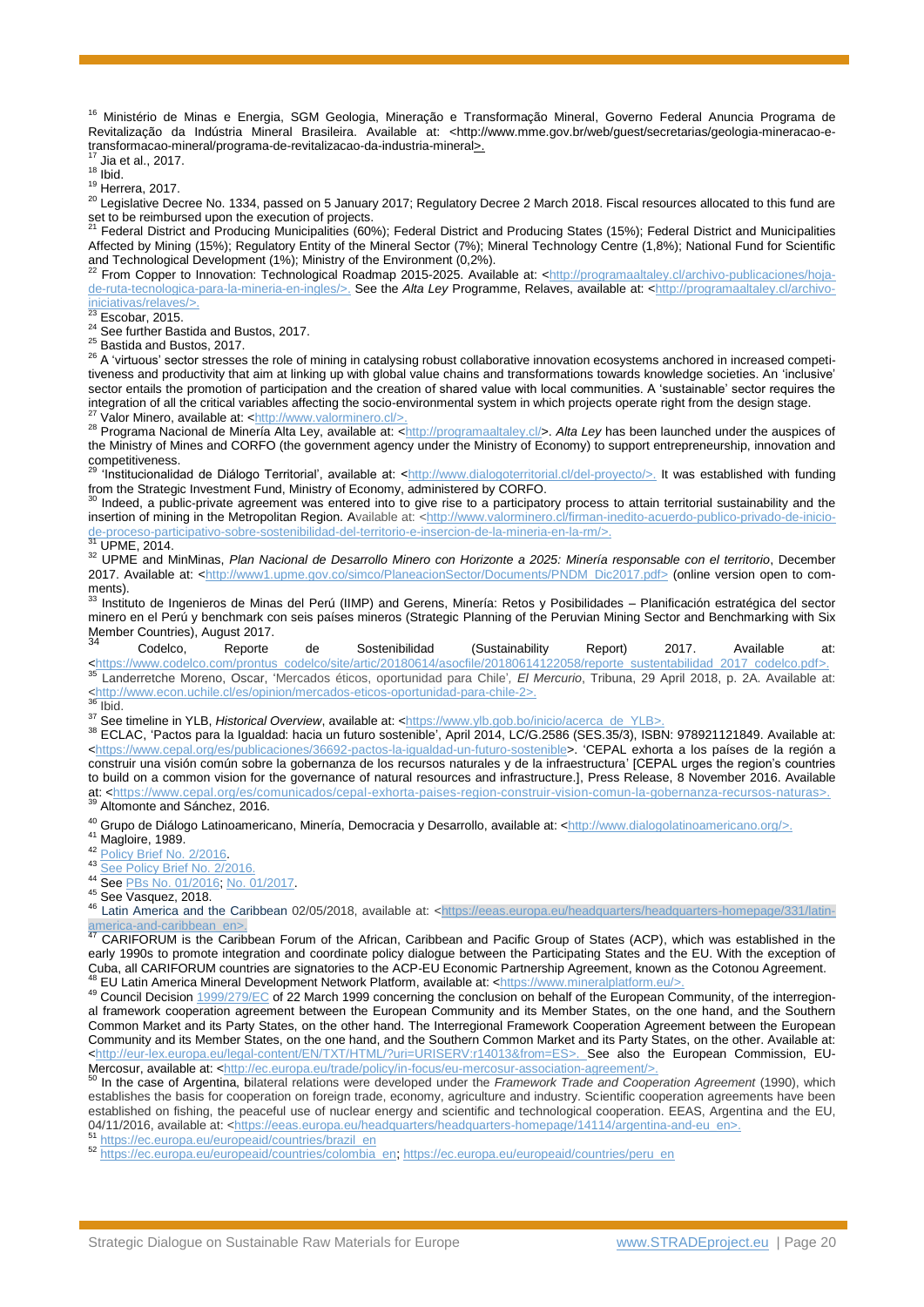European External Action Service, Chile and the EU, available at: [<https://eeas.europa.eu/headquarters/headquarters](https://eeas.europa.eu/headquarters/headquarters-homepage/18359/chile-and-eu_en)[homepage/18359/chile-and-eu\\_en>](https://eeas.europa.eu/headquarters/headquarters-homepage/18359/chile-and-eu_en). [Acuerdo de Asociación entre la CE y Chile 2002 [2002 Partnering Agreement between the EC and Chile], 30 December 2002. This Agreement partners the European Community and its Member States, on the one hand, with the Re-public of Chile, on the other hand. Available at: [<https://eeas.europa.eu/headquarters/headquarters-homepage/14220/acuerdo-de](https://eeas.europa.eu/headquarters/headquarters-homepage/14220/acuerdo-de-asociaci%C3%B3n-entre-la-ce-y-chile-2002_en)[asociaci%C3%B3n-entre-la-ce-y-chile-2002\\_en\]](https://eeas.europa.eu/headquarters/headquarters-homepage/14220/acuerdo-de-asociaci%C3%B3n-entre-la-ce-y-chile-2002_en)>. See also information figures at: [<http://ec.europa.eu/eurostat>](http://ec.europa.eu/eurostat).<br><sup>54</sup> Iriart, 2018.

 $55$  Ibid.

<sup>56</sup> See findings from Alianza Valor Minero; GDIAM; National Plan Colombia.

<sup>57</sup> See Ocampo, 2017.

<sup>58</sup> CCSI and IISD, 2016.

<sup>59</sup> Alianza Valor Minero; GDIAM; National Plan Colombia.

 $60$  UNCTAD, Investment Policy Framework for Sustainable Development, 2015. Available at: [<http://unctad.org/en/PublicationsLibrary/diaepcb2015d5\\_en.pdf>](http://unctad.org/en/PublicationsLibrary/diaepcb2015d5_en.pdf).

 $61$  Paulo and Klingebiel, 2016.<br> $62$  European Commission. Service for Foreign Policy Instruments, The Partnership Instrument, available at:

[<http://ec.europa.eu/dgs/fpi/what-we-do/partnership\\_instrument\\_en.htm>](http://ec.europa.eu/dgs/fpi/what-we-do/partnership_instrument_en.htm).<br><sup>63</sup> European Commission, International Cooperation and Development, New contracts Signed on South-South Cooperation with Chile, Argentina and Uruguay, under a programme totalling €13M, available at: [<https://ec.europa.eu/europeaid/news-and-events/new-](https://ec.europa.eu/europeaid/news-and-events/new-contracts-signed-south-south-cooperation-chile-argentina-and-uruguay-under_en)

[contracts-signed-south-south-cooperation-chile-argentina-and-uruguay-under\\_en>](https://ec.europa.eu/europeaid/news-and-events/new-contracts-signed-south-south-cooperation-chile-argentina-and-uruguay-under_en).<br><sup>64</sup> Section 111 of the Consensus states: 'Sustainable development requires a holistic and cross-sector policy approach and is ultimately an issue of governance which needs to be pursued in partnership with all stakeholders and on all levels. The EU and its Member States will therefore promote whole-of-government approaches and ensure political oversight and coordination efforts at all levels for the SDGs implementation. In order to better support policy formulation and decision-making, they will ensure the evidence base of policy impacts on developing countries through consultations, stakeholder engagement, *ex-ante* impact assessments and *ex-post* evaluations of major policy initiatives. Ongoing EU action towards sustainable global supply chains…illustrates the added value of pursuing a coherent approach. Policy initiatives should, wherever relevant, indicate how they contribute to sustainable development in developing countries. This is also instrumental for improving the EU and its Member States' monitoring and reporting on PCD (section 111, emphasis added).'<br><sup>65</sup> Ministerial Macting on PCD (section 111, emphasis added).' Ministerial Meeting EU-CELAC, Santo Domingo Declaration of 26 October 2016, Press Release. Available at: [http://eeas.europa.eu/archives/delegations/barbados/documents/press\\_corner/news/2016/eu\\_celac\\_sd\\_declaration\\_en.pdf.](http://eeas.europa.eu/archives/delegations/barbados/documents/press_corner/news/2016/eu_celac_sd_declaration_en.pdf) 'We recog-

nize that economic growth within a policy framework of environmental and social responsibility is essential to achieve sustained and inclusive development'.